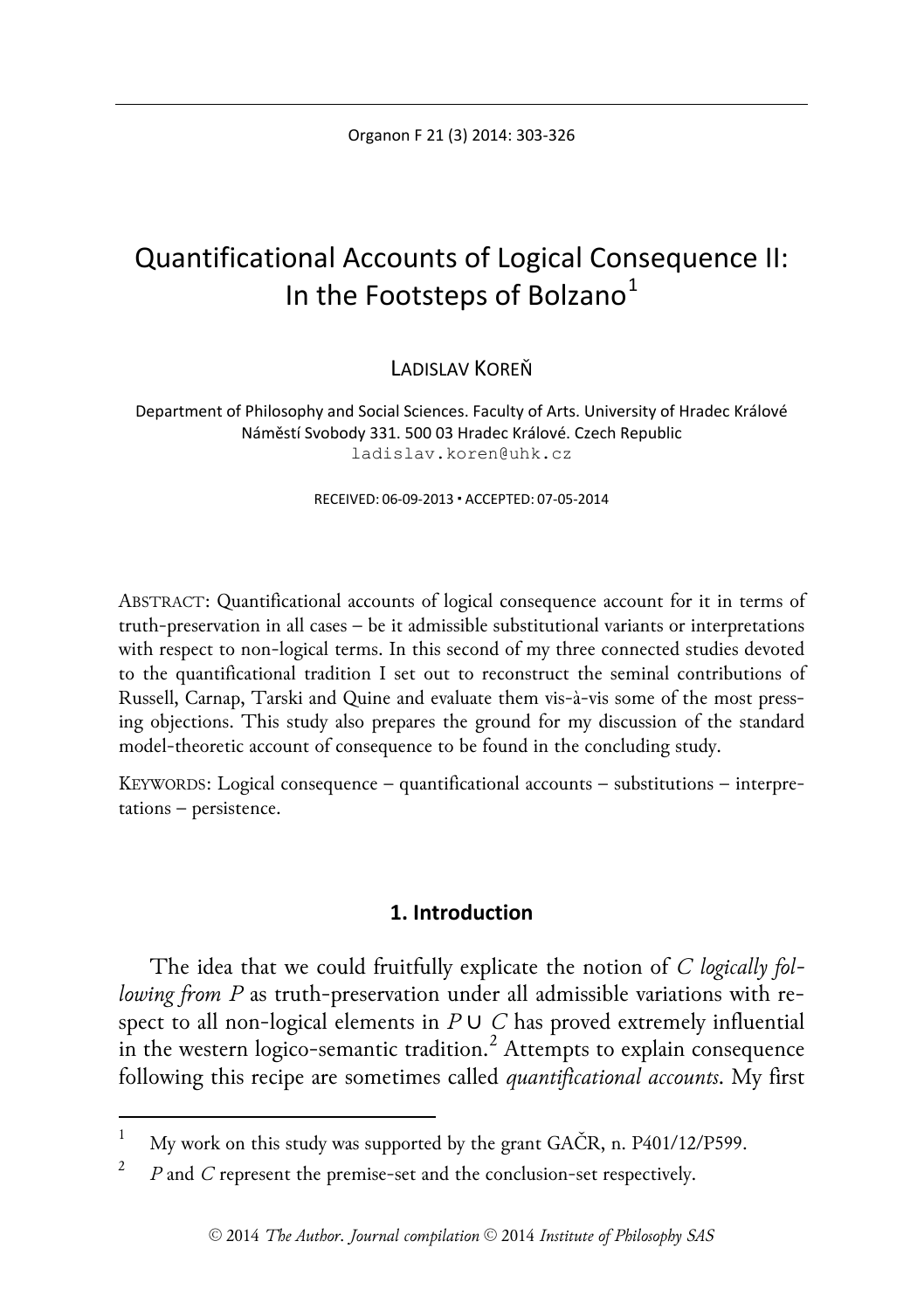study (see Koreň 2014) devoted to the quantificational tradition revolved around three contentions. First, quantificational accounts give pride of place to the formal dimension of consequence. Second, what marks them out from other approaches that likewise emphasise the formal aspect of consequence is the fact that, one way or another, they propose to explain away, or reduce, the modal element that resurfaces in informal glosses on consequence and related notions. Third, full-blooded accounts fitting this description seem to have emerged only with Bolzano. Bolzano, unlike his distinguished predecessors, was prepared to take the bold step of accounting for consequence and related logical ideas solely by generalizing over appropriate cases (admissible substitutional variants) without having to appeal to irreducibly modal notions.

In this follow-up study I am about to explore the quantificational tradi-tion following in the footsteps of Bolzano.<sup>[3](#page-1-0)</sup> I start with Russell's account of modal and logical notions as representing specific properties of propositional functions, not least because it provoked a principal objection due to Wittgenstein, the gist of which seems to pose a *prima facie* challenge also to modern substitutional and interpretational accounts devised for languages of mathematical logic. Thus I shall reconstruct two important *objections from overgeneration* in connection with the quantificational accounts of Carnap (cf. Carnap 1937), Tarski (cf. Tarski 1936) and Quine (cf. Quine 1970/1986) and their ramifications. I then go on to spell out what I consider the main residual worries, suggesting that they gesture towards the standard model-theoretic approach as a superior quantificational account that promises to assuage them. Whether this conjecture can be vindicated vis-à-vis a battery of heawyweight objections levelled by the modern critics of the model-theoretic account is a delicate issue, [4](#page-1-1) whose treatment is left for the concluding part of my explorations.

### **2. In the footsteps of Bolzano**

### *2.1. Russell on modal and logical notions*

Bolzano's substitutional account reduces logical truth of a sentence *A* to the universal truth of a sort: truth under all admissible variations with re-

<span id="page-1-0"></span><sup>&</sup>lt;sup>3</sup> I summarized some of them in the concluding section of Koreň (2014).

<span id="page-1-1"></span><sup>4</sup> Etchemendy (1990) has been the most influential critical voice.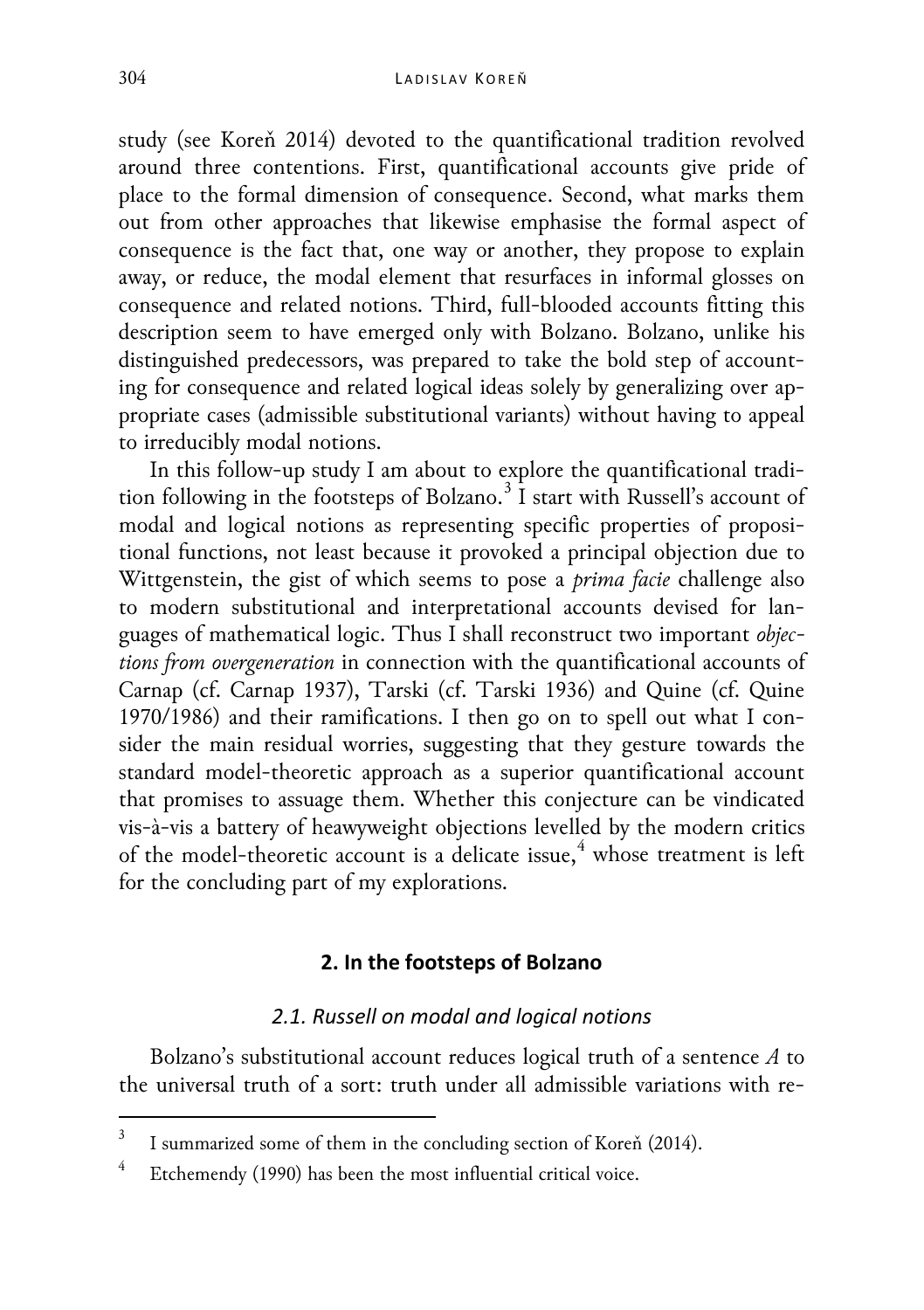spect to its non-logical elements. Bolzano thought that the same holds for the relation of *C logically following from P*. [5](#page-2-0) He claimed that Aristotle's turn of phrase "results of necessity" occurring in his classic account of *deduction* can only be understood in terms of the *whenever*-connection between *P* and *C*. [6](#page-2-1) And this connection he explained as truth-preservation under all admissible variations w.r.t. the set *V* containing all the non-logical elements occurring in *P* ∪ *C*. [7](#page-2-2) Whether or not he was right about Aristotle's inten-

tions is debatable, to say the least. What is not debatable is the fact that Bolzano made a very intriguing proposal that has proved attractive to many philosophers since then.<sup>[8](#page-2-3)</sup>

Interesting affinities can be found in Russell's explications of the modal notions of *possibility*, *impossibility* and *necessity*. In his widely read lectures on the philosophy of logical atomism Russell (1918/1919) argues that such notions do not apply to propositions, but to "propositional functions". The reason is that, once we read "*A* is possible" as "*A* is sometimes true" or "*A* holds in some cases", this indicates that we can make sense of *A*'s having cases or instances. Yet only something with undetermined elements can have cases or instances. Such things are propositional functions with variable elements whose values for various definite arguments replacing the variables are various determinate propositions. Or so Russell argued.

Russell then goes on to say that a propositional function  $\Psi(x_1,...,x_n)$  is *possible* if it holds in *at least one* propositional instance of it, that is, if it yields a true proposition for at least one admissible substitution for all its free variables. Now this amounts to reducing possibility to the truth of an

<span id="page-2-0"></span> <sup>5</sup> Bolzano (1837/1972) employed the term *deducibility* for the generic relative consequence-relation, that is, *C* following from *P* with respect to a set *V* of variable elements (not necessarily all and only the non-logical elements) occurring in *P* ∪ *C*. Logical consequence requires the set *V* to contain all and only the non-logical elements occurring in *P* ∪ *C*. See Bolzano (1837/1972, §29). The same applies, *mutatis mutandis*, to his notion of *logical analyticity* – cf. Bolzano (1837/1972, §148).

<span id="page-2-1"></span><sup>6</sup> Recall the *locus classicus*: "[…] deduction is a speech in which, some things having been supposed, something other than what has been supposed results of necessity from their being so" (Aristotle 1964, 24b18-22). Bolzano's gloss is as follows: "[…] the 'follows of necessity' can hardly be interpreted in any other way than this: that the conclusion becomes true whenever the premises are true" (Bolzano 1837/1972, §155, §§219-220).

<span id="page-2-2"></span><sup>7</sup> Henceforth, I use "w.r.t." to abbreviate "with respect to".

<span id="page-2-3"></span>Łukasiewicz (1957) is one influential commentator who agreed with Bolzano that Aristotle implicitly subscribed to this approach.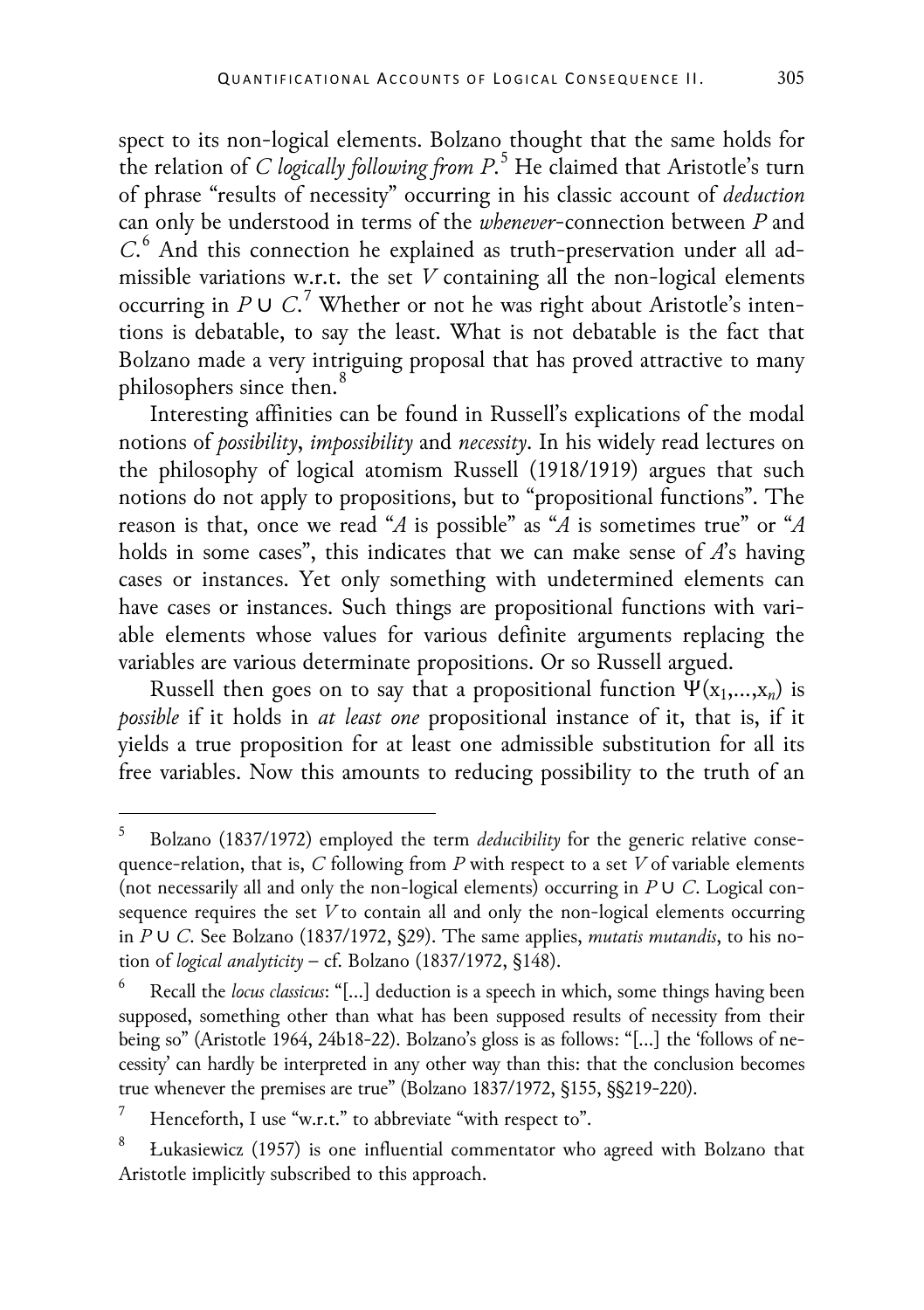existential proposition  $\exists x_1,...,x_n \Psi(x_1,...,x_n)$ . In a similar spirit,  $\Psi(x_1,...,x_n)$  is said to be *necessary* if it holds in *every* propositional instance, that is, if a true proposition results for every admissible substitution for all its variables. This, again, comes to reducing necessity to the truth of a universally quantified proposition of the type  $\forall x_1,...,x_n \Psi(x_1,...,x_n)$ .<sup>[9](#page-3-0)</sup>

This is not yet Russell's account of specifically *logical necessity*. Russell thought that genuine logical truths are law-like propositions concerned with the real world, with which the process of abstraction and generalization reached as it were its "utmost limit". Thus logic, he famously said, "is concerned with the real world just as truly as zoology, though with its more abstract and general features" (Russell 1919, 169). It follows, according to Russell, that genuine logical truths are fully generalized propositions composed solely of logical elements together with variables of appropriate logical types, none of which refers to any specific contents of the world. And this complete abstraction from the specific contents of the world is what renders logical truths *formal*, hence topic-neutral (but we shall see shortly that there is another sense that Russell attaches to the notion of formality – i.e. the Wittgensteinian idea of truth by virtue of a logicosyntactic make-up alone, hence irrespectively of possible ways the world could be – that does not coincide with the former sense).

To clarify what this amounts to we should note that for Russell neither the proposition

(1) Oscar is a philosopher or Oscar is not a philosopher

nor its first-order universal closure

(2)  $\forall x(x)$  is a philosopher or x is not a philosopher)

is strictly speaking logically true (necessary), since neither is purely formal in that both involve reference to a specific subject-matter. What, according to Russell, would qualify as a genuine logical truth (law) is the secondorder universal closure with respect to all the topic-sensitive elements:

(3)  $\forall$ X $\forall$ x(x is X or x is not X).

In a sense, however, we can say that  $(1)$  or  $(2)$  are logically true (necessary), though in a derived way, being specific instances of (hence deducible

<span id="page-3-0"></span>In an analogous manner, impossibility is defined as non-existence of a verifying propositional instance of a propositional function. See Russell (1919, 162).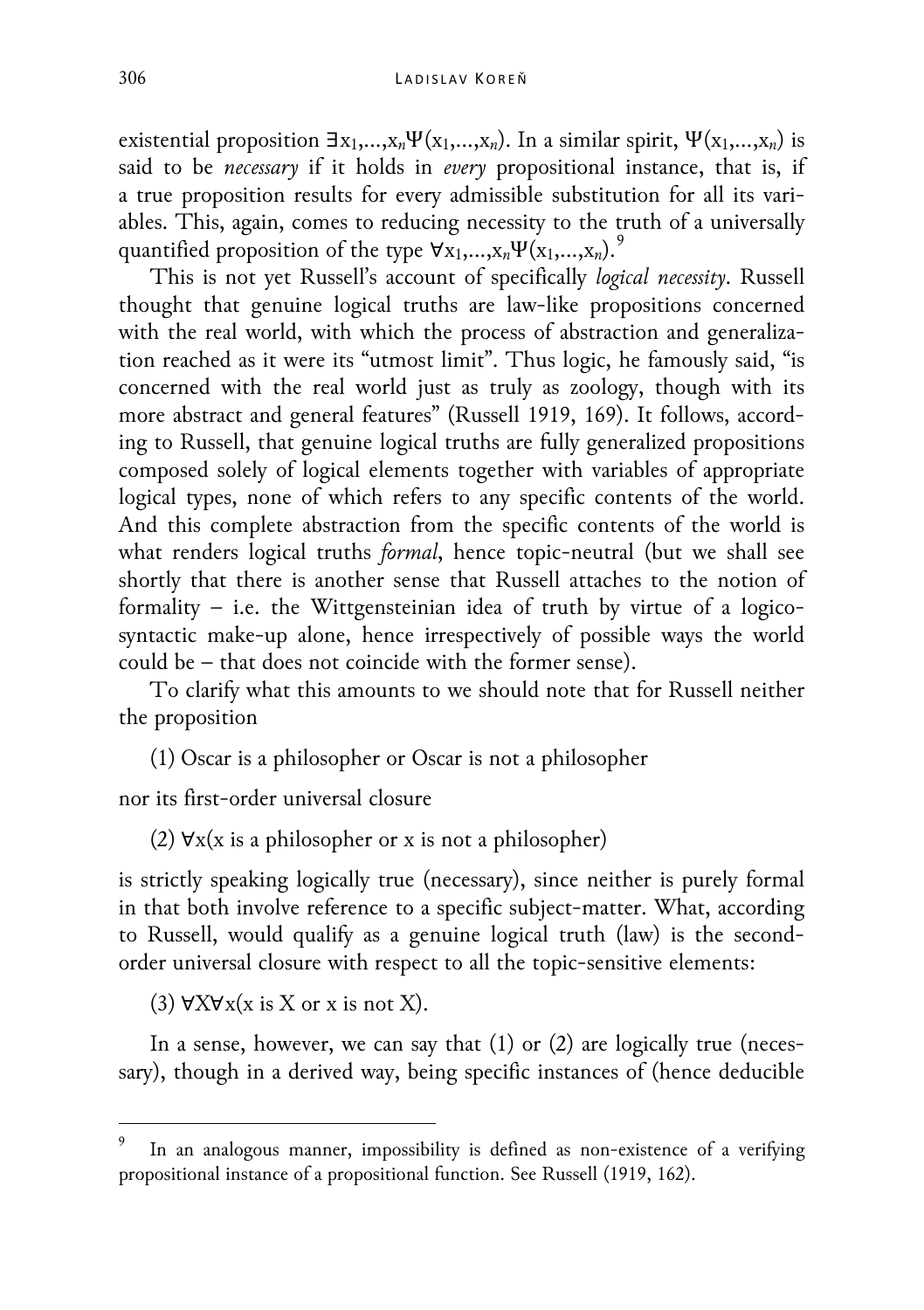from) the completely general logical law (3). In this way, then, logical truth can be reduced to the truth of a completely general proposition.

This, I take it, should remind us of Bolzano's substitutional account in that the universal closure of all (including, possibly, higher-order) variables has a similar effect as the talk about the truth of *all* admissible instances of a propositional form (e.g. *x is X or x is not X*) irrespectively of what nonlogical elements of fitting types uniformly replace variable elements (cf. Corcoran 1973 and Sagüillo 2002).

Incidentally, Bolzano's and Russell's accounts of logical consequence are close too. Using the familiar conditional-manoeuvre, Russell reduces the relation of logical consequence between the (finite) premise-set {*A*1, …, *An*} and the conclusion *B* to the truth of a universal closure of the conditional

If  $A_1^*$  and ... and  $A_n^*$ , then  $B^*$ ,

where the starred letters stand for the corresponding propositional functions that do not contain any non-logical elements but only logical constants together with variables of appropriate types. For instance, given that we treat '=' as a fixed logical constant, to assert

" $\neg(17 = 6)$ " follows logically from "17 is prime and 6 is not prime"<sup>[10](#page-4-0)</sup>

is a way of asserting something general about the logical propositional function

If  $X(x)$  and  $\neg X(y)$ , then  $\neg(x = y)$ .

In fact, it is something that we could express by its second-order universal closure

 $\forall$ X $\forall$ x $\forall$ y(if X(x) and  $\neg$ X(y), then  $\neg$ (x = y)).

With this higher-order truth the process of logical generalization has finally reached its utmost limit.

# *2.2. Wittgenstein's principal challenge*

According to Russell, then, logical consequence reduces to logical truth. And the latter reduces itself to a fully general truth of a sort – truth irrespectively of the specific referents of non-logical terminology.

<span id="page-4-0"></span> <sup>10</sup> Russell's preferred idiom was: *A formally implies B*.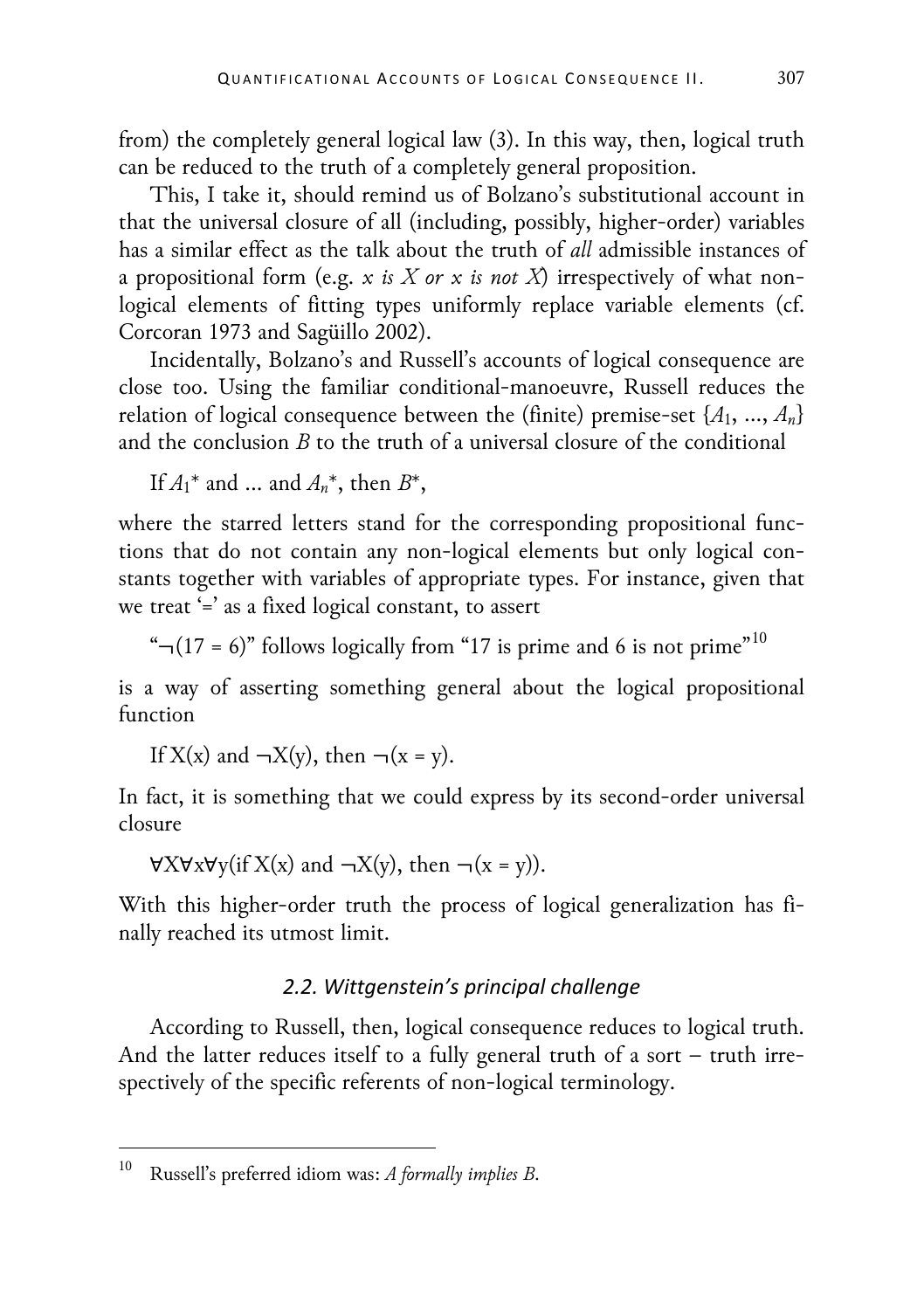Wittgenstein famously complained that this Russellian conception of logical truth – as a fully general truth – insufficiently distinguishes logical truths from mere generalities that could be only accidental:

The mark of a logical proposition is *not* general validity… An ungeneralized proposition can be tautological just as well as a generalized one. (Wittgenstein 1921, § 6.1231)

Logical general validity, we could call essential as opposed to accidental general validity, e.g. of the proposition "all men are mortal". (Wittgenstein 1921, § 6.1232)

What Wittgenstein claims here is that generality is neither necessary nor sufficient for logical truth. As regards the first point, he would contend that the claim made by (1) is tautological if anything is. He thus attacks Russell's view, according to which the status of (1) as a logical necessity is at best derivative: it can be called logically true, being an instance of the completely general law expressed by the claim (3). But, by Wittgenstein's lights, for a proposition to qualify as a logical truth it must be a vacuous tautology holding independently of factual matters, accordingly enjoying *a priori* status, as any recourse to empirical evidence is out of question (cf. Wittgenstein 1921, §6.1, §6.11). Now, (1) is such a tautology, as its elementary truth-functional character testifies.

As for Wittgenstein's second point, what he had in mind is that completely generalized truths may well express only something very general about reality. Precisely because of that, however, the possibility is always open that they hold only accidentally in that the reality may just happen to possess this general structure (or feature) rather than a different one:

Our fundamental principle is that whenever a question can be decided by logic at all it must be possible to decide it without further ado. (And if we get into a position where we have to look at the world for an answer to such a problem that shows that we are on a completely wrong track.) (Wittgenstein 1921, §5.551)

Thus, once we assign logical propositions a subject-matter – be it completely general or, perhaps, about peculiar logical objects of a sort – we have failed to separate them principally from empirical propositions, and, in particular, from *a posteriori* generalizations:

All theories that make a proposition of logic appear to have content are false. […] On this theory it seems to be anything but obvious, just as,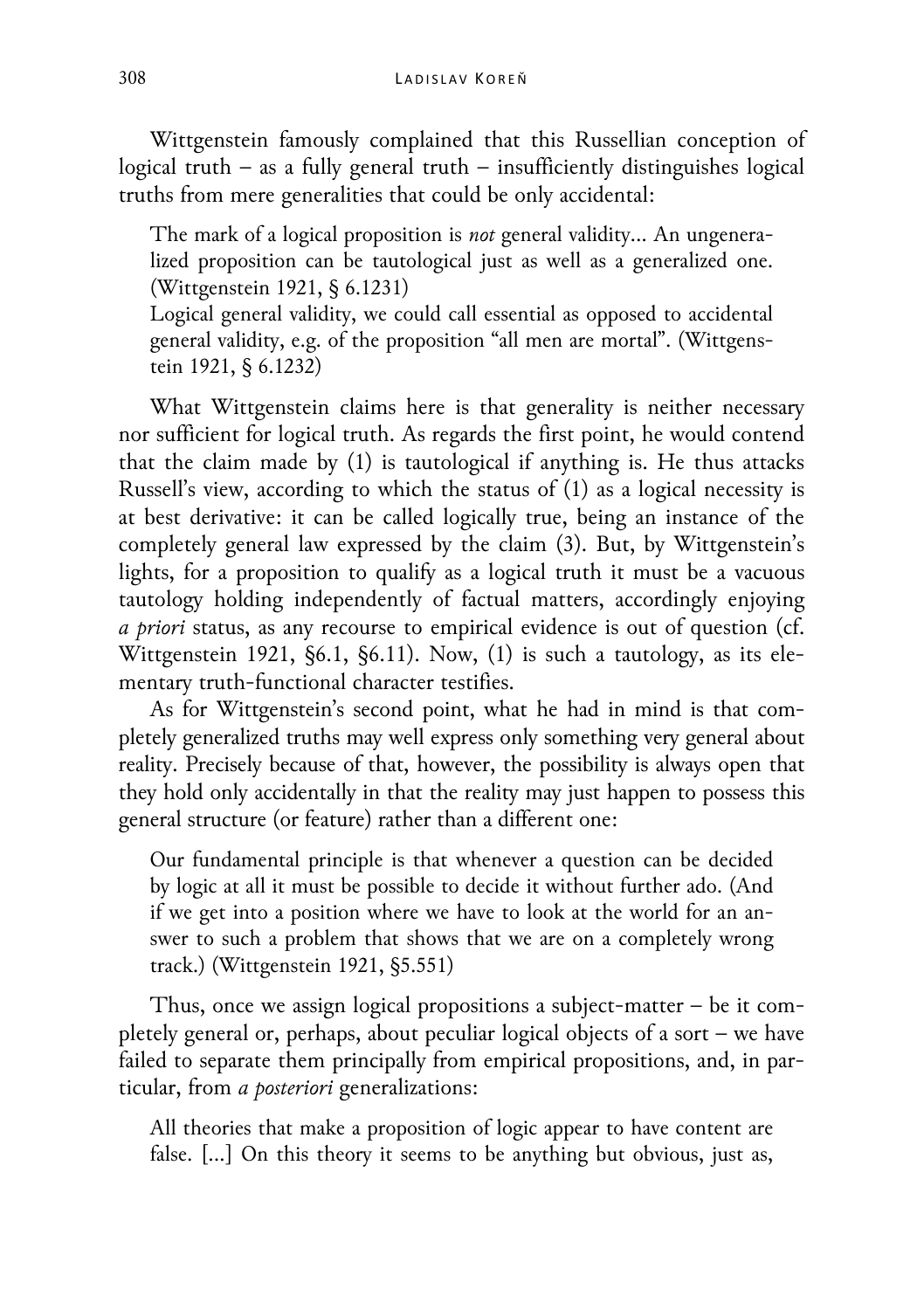for instance, the proposition, 'All roses are either yellow or red', would not sound obvious even if it were true. Indeed, the logical proposition acquires all the characteristics of a proposition of natural science and this is the sure sign that it has been construed wrongly. (Wittgenstein 1921, §6.111)

Their truth would thus depend on *how things are* so that to recognize them as true we would presumably have to check the facts to confirm whether it is this (general) way rather than any other (general) way. Yet this is completely misguided if, as Wittgenstein has it, logical propositions are distinguished from factual-empirical propositions precisely in that

[...] one can recognize that they are true from the symbol alone, and this fact contains in itself the whole philosophy of logic. (Wittgenstein 1921, §6.113)

That is to say, if we know the logical syntax of any sign language, then all the propositions of logic are already given. (Wittgenstein 1921, §6.124)

This formal dimension has a semantic counterpart. Holding (or not) irrespectively of how things are, logical propositions do not describe reality but determine the very structure of the whole logical space of combinatorial possibilities. There is therefore no genuine reference to the factual-empirical, hence no genuine subject-matter – not even a completely general one.

# *2.3. Russell's way of addressing Wittgenstein's challenge*

Returning now to Russell, he was well aware of Wittgenstein's challenge. He tried to fix the problem – apparently influenced by Wittgenstein – by contending that logical truths are to be not just fully general but also *tautological* in the specific sense of being true in virtue of their logicosyntactic make-up, hence irrespectively of the possible ways the world could be. As he also put it, they are to be true *in virtue of form* (cf. Russell 1919, 197). Of course, this manoeuvre ignores Wittgenstein's first point that complete generality is not necessary for logical truth, given that propositions such as (1) are logically true. Yet it appears to make at least some progress with regard to the second objection that complete generality does not guarantee logical truth. Russell agrees it does not. He denies, for instance, that sentences like "There is at least one thing" are truths of pure logic, though they may be expressed in purely logical words.<sup>[11](#page-6-0)</sup> What he

<span id="page-6-0"></span><sup>&</sup>lt;sup>11</sup> E.g. formalized as  $\exists x(x = x)$ , where identity is treated as a logical symbol.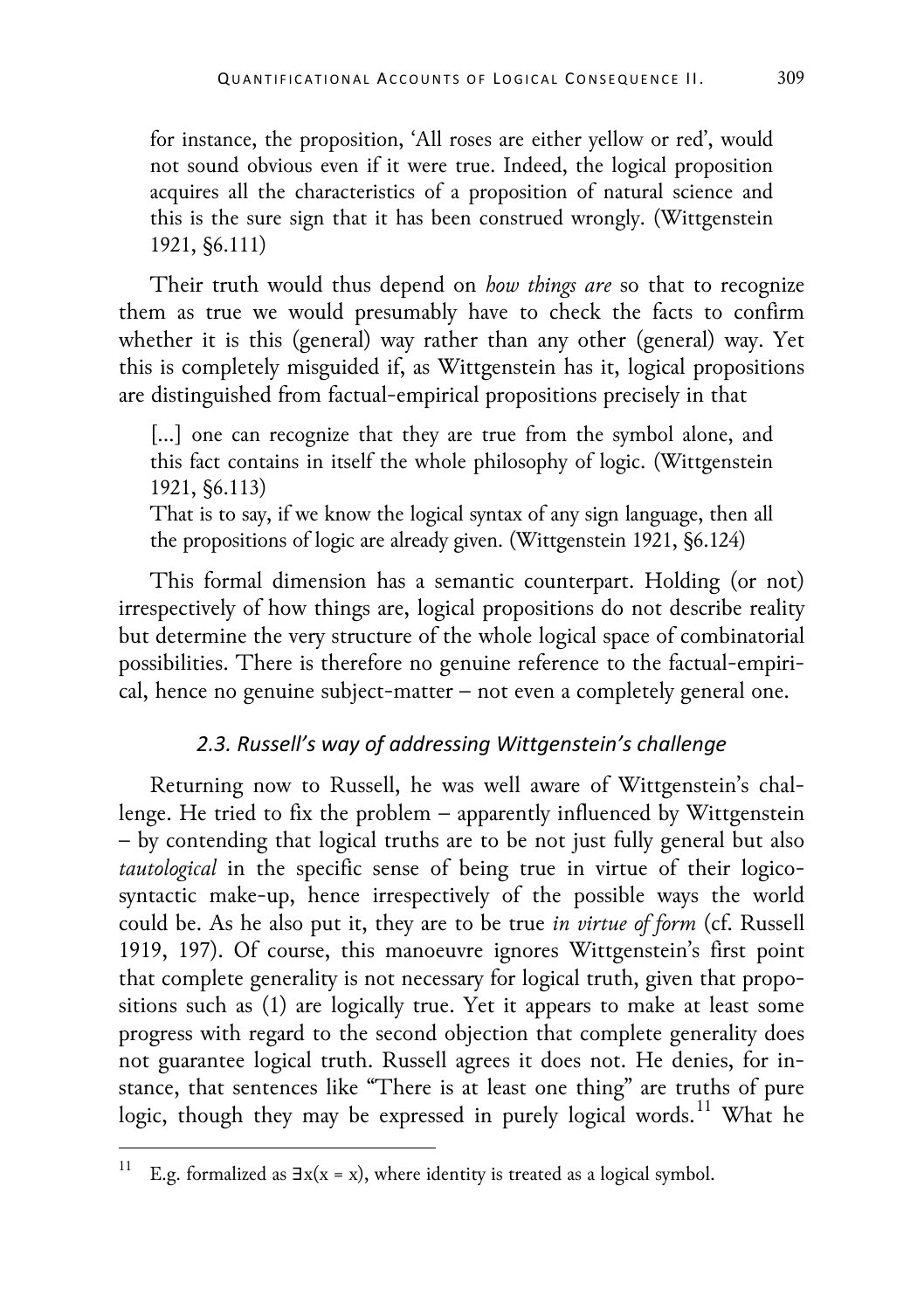tentatively suggests, I submit, is that *generality + formality* could provide such a guarantee. His idea seems to be, first, that truly logical propositions are truly general (abstract, topic-neutral) laws. Second, since such logical laws are the (unempirical) source of validity of their (less general) instances, the later inherit from the former specifically logical necessity.

Unfortunately, Russell's account is rather obscure in this crucial respect. Thus, having said that the form cannot be one of the constituents of the proposition whose form it is – otherwise, what would hold the form and the other constituents together? – Russell tentatively suggests that it might be a subject matter of another logical proposition so that

[...] it is possible that logical propositions might be interpreted as being about forms. (Russell 1918/1919, 75)

Fully general logical propositions, recall, are not about specific things, properties or relations, but, presumably, they are not completely devoid of subject matter either. Russell sometimes talks as if the formality of a logical proposition consisted precisely in the fact that its subject matter is a logical form:

[...] another way of stating the same thing is to say that logic (or mathematics) is concerned only with forms, and is concerned with them only in the way of stating that they are always or sometimes true – with all the permutations of "always" and "sometimes" that may occur. (Russell 1919, 199-200)

Yet he felt rather insecure about this – and not without reason. On the one hand, the passage confirms the analogy with Bolzano: a logical truth such as (3) says, in effect, that the form (F) *x is X or x is not X* holds in all instances, for all admissible values of the variables "X" and "x". On the other hand, how does the fact that (3) is about (F) show that it itself is true in virtue of form? Indeed, in virtue of what form? In virtue of (F), which is supposed to feature as a constituent in its subject matter? That seems confused, as, intuitively, (F) is not the form of (3), but of its instances such as (1). And Russell cannot say that (3) also displays (F), because he has maintained that no form of a proposition can be a constituent of its subject matter. So, particular instances of (3) could perhaps be said to be true in virtue of the form (F), but they are not fully general propositions; and while (3) is fully general, it is not true in virtue of (F).

Keeping the spirit of Russell's approach, we could tentatively suggest the following. The fully general proposition (3) is *sui generis* in that it dis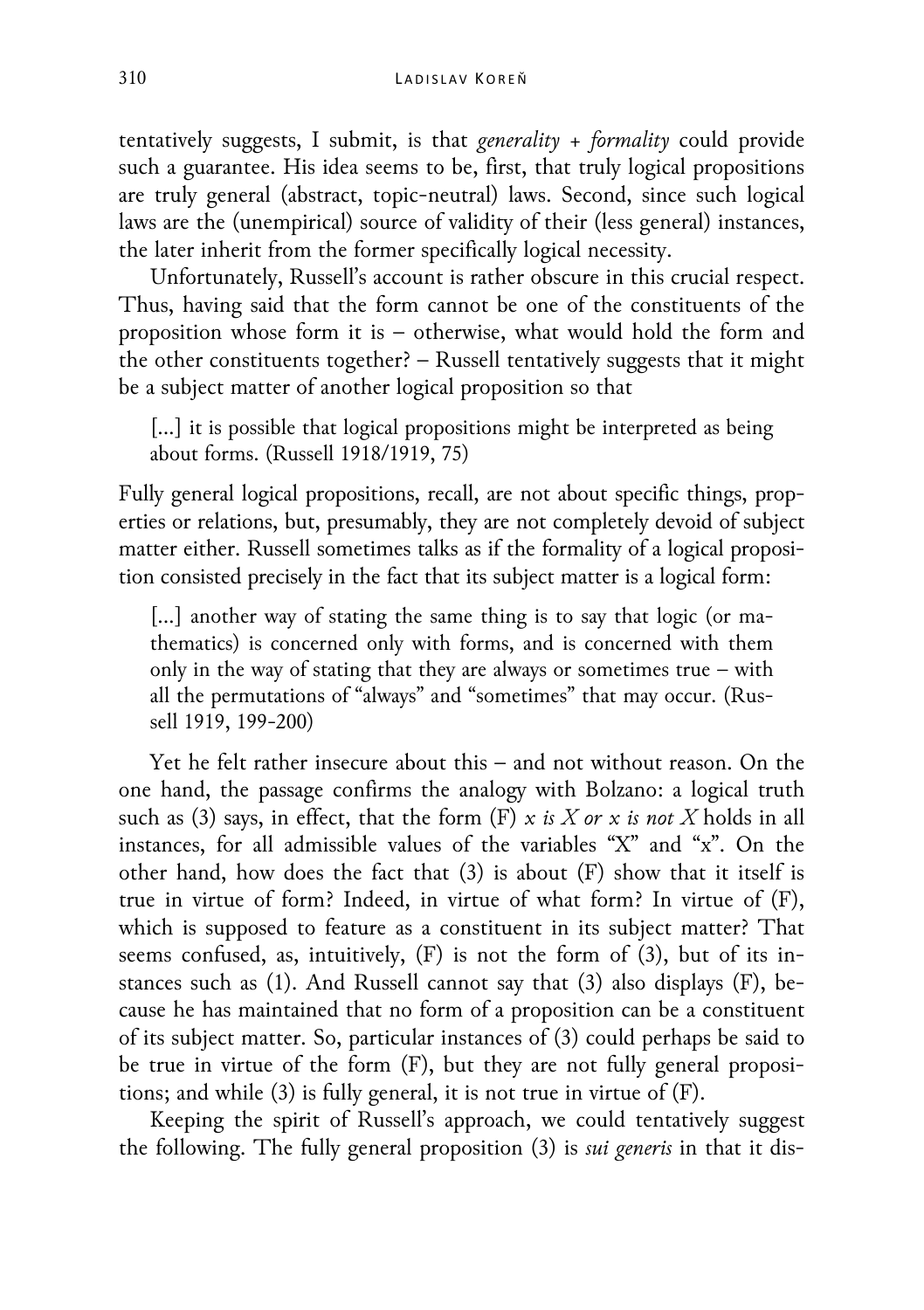plays the form such that the class of propositions with the same form is the class containing nothing but (3). In this way, we could maintain that (3) is true in virtue of its form, since the only proposition of this form is true. Moreover, (3) is fully general. So (3) can be deemed logically true, as it is both completely general and true in virtue of form.

Unfortunately, even this amended proposal fails to address Wittgenstein's challenge, because it does no separate purely logical laws from contingently true generalities expressed in a purely logical idiom. As Russell pointed out himself, the proposition such as "There is at least one thing identical with itself" – and, in general, cardinality statements – can be translated into the purely logical idiom à la *Principia Mathematica* (cf. Russell 1919, 203; see also footnote on the same page). Yet it seems to state something substantive and contingent about the way the world is, which need not hold in different ways the world could be. Accordingly, its truth cannot be recognized on *a priori* grounds, which epistemic quality Russell clearly expects genuine logical truths to possess.

I noted that Russell was aware of the difficulty and proposed to attack it with glosses inspired by Wittgenstein's conception of tautology. Without any real progress, as far as I can judge. Indeed, he confessed to be unable to explain in a satisfactory way his Wittgenstein-inspired notion of tautology as capturing one essential mark of (logical) *analyticity*, whose other side is *a priority*. [12](#page-8-0)

In what follows I am about to show that modern quantificational accounts propose a somewhat different approach: instead of seeking a unified account of genuinely logical laws ultimately grounding all logical necessities, they aim to formulate a meta-theoretic account of logical consequence and truth in terms of truth-preservation under all admissible variations of a sort. But we will also see that they inherit some of the central difficulties that confronted Russell's approach.

<span id="page-8-0"></span><sup>&</sup>lt;sup>12</sup> See Russell (1919, 205). Another serious trouble is that if the idea of reduction of all logical truths (necessities) to general logical laws is cashed out as their deductive encapsulation in the latter, it founders on Gödel's first incompleteness theorem (Gödel 1931), provided that deduction from logical laws is understood in the standard prooftheoretic sense.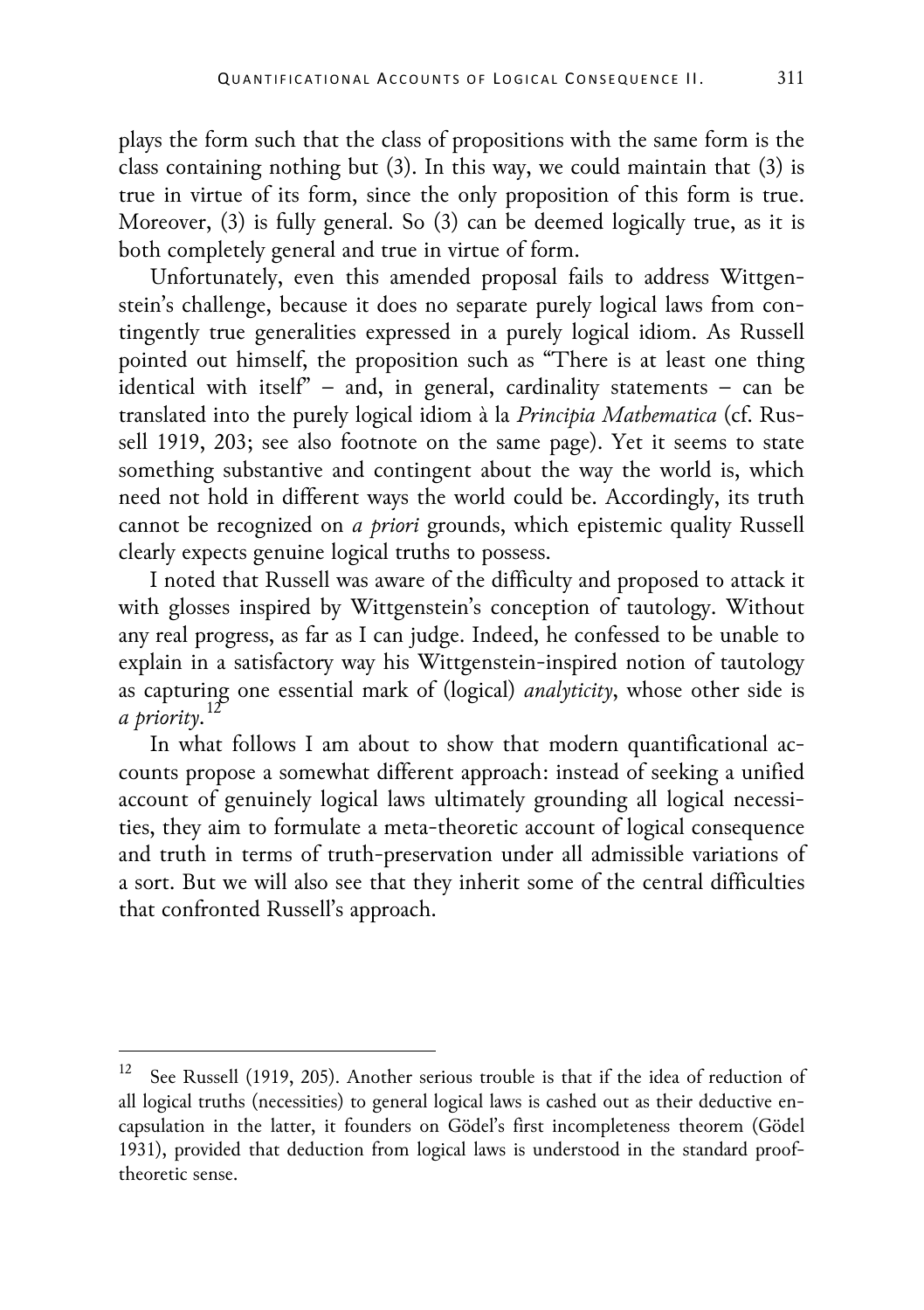### **3. From substitutions to interpretations**

#### *3.1. Carnap: substitutional account for formalized languages*

Another important contributor to the quantificational tradition was Rudolf Carnap. In his monumental *Logical Syntax* he provided substitutional accounts of logical notions, though he proceeded in a reversed order. He proposes first to define logical consequence this way:  $13$ 

*B* is a logical consequence of  $A_1$ ,  $A_n$  iff *B* is a consequence of  $A_1$ ,  $A_n$ and either (1) *B* and  $A_1$ ,  $A_n$  are all logical sentences containing only logical expressions, or (2)  $B^*$  is a consequence of  $A_1^*,...,A_n^*$ , where  $B^*$ and  $A_1^*,...,A_n^*$  are any admissible substitution-variants of *B* and  $A_1,...,A_n$ respectively, obtainable by uniformly replacing all descriptive expressions occurring in the latter sentences with other descriptive signs of the same logical type.<sup>[14](#page-9-1)</sup>

This definition itself presupposes the definition of the generic consequence-relation in terms of what can be obtained from a premise-set by means of repeated applications of certain transformation rules.<sup>[15](#page-9-2)</sup> With this in hand, Carnap accounts for analyticity (logico-analytical truth) as follows:

*A* is analytic iff *A* is a consequence of the empty premise-set and either (a) *A* contains only logical vocabulary, or (b) *A* is such that every sentence obtainable from it by uniformly replacing all its descriptive signs with other descriptive signs of the same logical type is true (cf. Carnap 1937, 181; see also Coffa 1991).

<span id="page-9-0"></span> <sup>13</sup> For details see Coffa (1991), Creath (1998), Procházka (2006) and several essays in Wagner (2009), especially de Rouilhan (2009).

<span id="page-9-1"></span>I have simplified the definition, leaving out of account the case when the descriptive signs in premises or conclusion are defined. In that case, the conclusion logically follows from the premise-set iff the logical consequence relation (as defined above) holds between their variants in which all non-primitive terms are everywhere replaced by their *definiens*.

<span id="page-9-2"></span>Note, though, that the consequence-relation is infinitary in character: basically, it is explained in terms of what can be obtained from a premise-set by means of repeated applications of possibly infinitary transformation rules such as the so-called omega-rule allowing us to infer the universal closure ∀xPx from the infinite premise-set that includes P(n), for each given natural number *n*. Introduction of such infinitary ("indefinite") deductive means was an important element in Carnap's original way of accommodating Gödel's incompleteness results within his generously syntactic project, fully acknowledging their limitative force with regard to finitary ("definite") means of proof.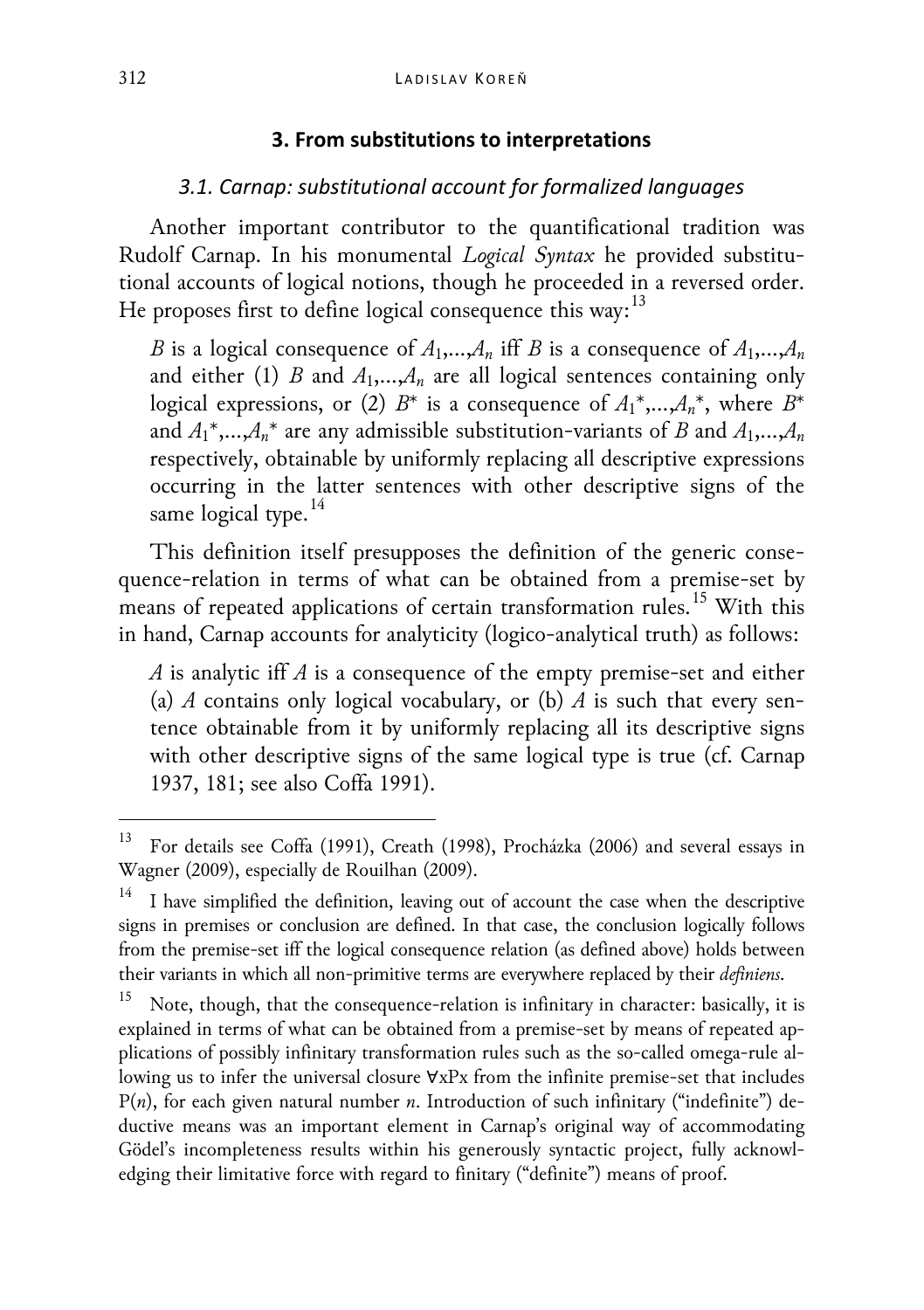This is one of three definitions of logical properties given in Carnap's *opus magnum*. [16](#page-10-0) It can be found in the important part on the general syntax, in which Carnap attempts to reconstruct all the key notions of logical consequence, analyticity, contradictoriness and determinacy – including, importantly, the partition of all terms into logical and descriptive – starting with the definition of the consequence-relation. The other two definitions were given for the so-called Language I and Language II respectively. For Language I, Carnap's recipe was much like the general one provided above: viz. analyticity was defined as a limiting case of logical consequence from the empty premise-set. However, for the much stronger LII (of the typetheoretic sort), he defined logical consequence as a limit-case of L-contradictoriness: *B* follows logically from  $A_1$ , …,  $A_n$  iff  $\{A_1, ..., A_n\} \cup \{\neg B\}$  is contradictory. Importantly, Carnap's account of analyticity and contradictoriness made use of the method of valuation and was remarkably close to Tarski's celebrated procedure of defining truth via a recursive definition of satisfaction of open sentences by sequences of objects (of fitting logical types).<sup>[17](#page-10-1)</sup> Basically, the idea was that analyticity of complex (including quantified) sentences can be systematically reduced, in a step-by-step manner, to analyticity of atomic sentences.

In Carnap's view, this procedure amounted to the definition of *logical truth* for sentences of Language II articulated in purely logical (logicomathematical) expressions. A problem with this way of defining logical truth is that it does not neatly extend to sentences containing descriptive constants. Yet it was arguably Carnap's ambition to provide a general method of defining analyticity (and related notions of contradictoriness and consequence) also for descriptive languages of science (e.g. for physicalistic extensions of Language II). Carnap's proposal here was that in the specific case of a descriptive sentence *A* we san say that:

*A* is analytical (logically true) iff *A\** is analytical, where *A\** is a sentence obtained (a) by replacing all descriptive constants of *A* uniformly by

<span id="page-10-0"></span> <sup>16</sup> For further details cf. Coffa (1991) and Creath (1998). The definitions were meant to be given for an object-language in a more powerful (syntactic) meta-language.

<span id="page-10-1"></span><sup>&</sup>lt;sup>17</sup> Tarski (1935). It can be said that Carnap (1937) defined truth for formalized logicomathematical languages, though, unlike Tarski, he did not realize that much the same procedure can be used to define truth also for languages containing descriptive terms – cf. Coffa (1991) and Creath (1998).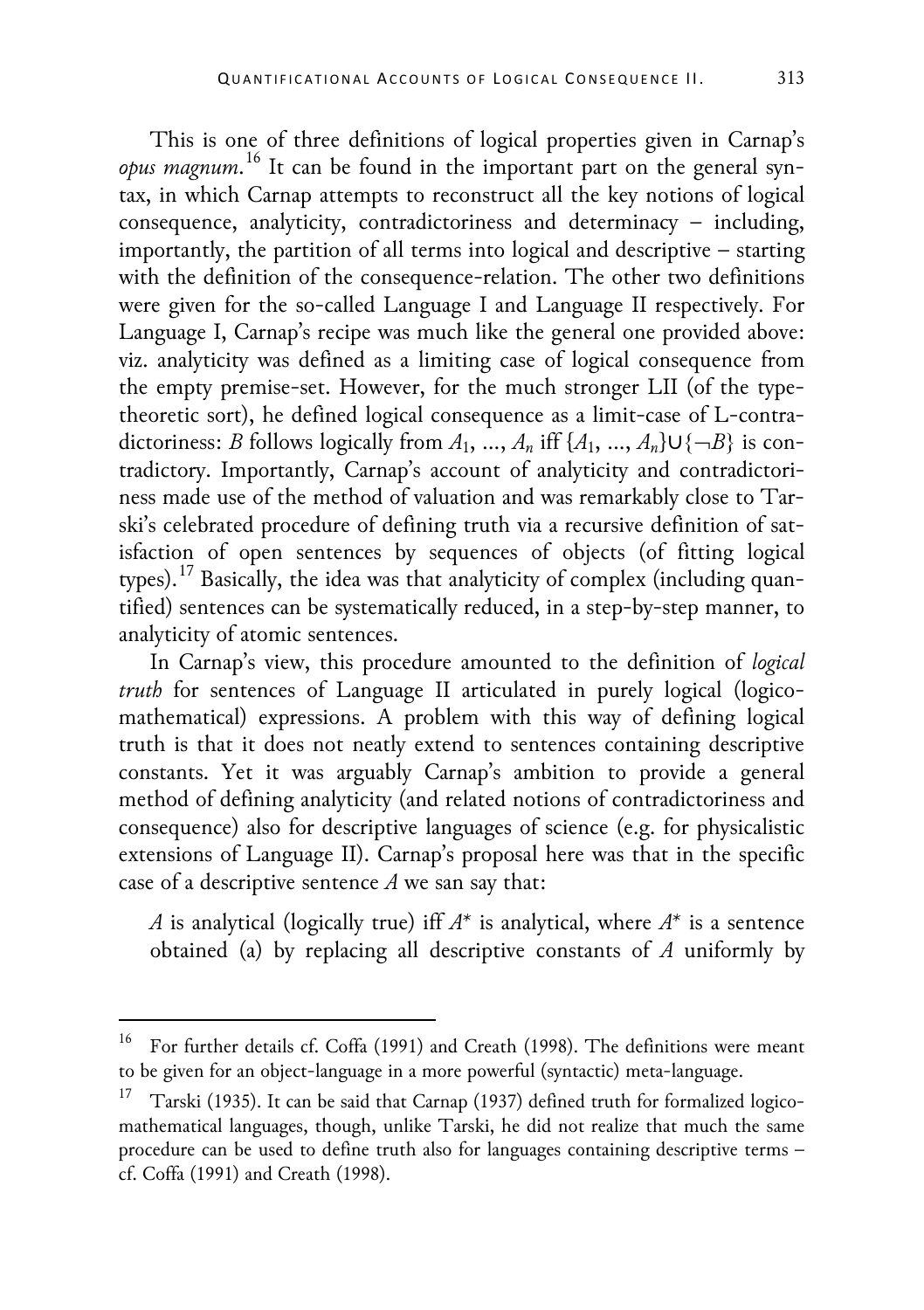variables of appropriate types and (b) universally closing the matrix so obtained with respect to each free variable introduced.

The definitions of contradictoriness and logical consequence for such sentences would have to be modified accordingly. Here, again, Carnap's procedure is recognizably quantificational in its spirit. In the next section, however, we shall have an occasion to see that this definition might eventually require a non-substitutional rendering of universal quantifiers supposed to close the purely logical matrix.

# *3.2. The objection from persistence violation*

To sum up what has been said so far: substitutional accounts hold that consequence obtains between a (possibly empty) premise-set and the conclusion if there is no counter-example having the same logical form, where logical form is determined by the fixed logical terms and the pattern of remaining non-logical elements that are treated schematically. There is, mind you, no trace of modality in the explanations. Indeed, the appeal of quantificational approaches lies in the fact that we seem to need only appropriate quantifiers plus the notion of plain truth in order to account for logical properties in terms that are not philosophically contentious. In addition, quantificational approaches appear to do justice to the powerful intuition that logical properties are formal in nature: *if they apply to something, they apply to anything of the same form*. Logical status is, in this specific sense, *exceptionless*.

That being said, substitutional strategy of the sort I have reviewed may intuitively overgenerate, as it hinges on the expressive capacity of the underlying language. As Etchemendy put it, it is a plausible condition on an adequate account of logical consequence (truth) that:

The property of being logically true with respect to a given F [class of fixed logical terms] should persist through simple expansions of the language … [and] the property of not being logically true should persist through contractions of the language. (Etchemendy 1990, 30)

The same holds, *mutatis mutandis,* for consequence. Reductive substitutional accounts of logical consequence appear to violate this adequacy con-dition, at least when they are framed in a linguistic framework.<sup>[18](#page-11-0)</sup> Viewed

<span id="page-11-0"></span>Unlike Bolzano's (1837/1972) original account, which was designed for non-linguistic propositions and their component ideas, whose number as well as identity is independent of common languages, hence not constrained by their expressive limits.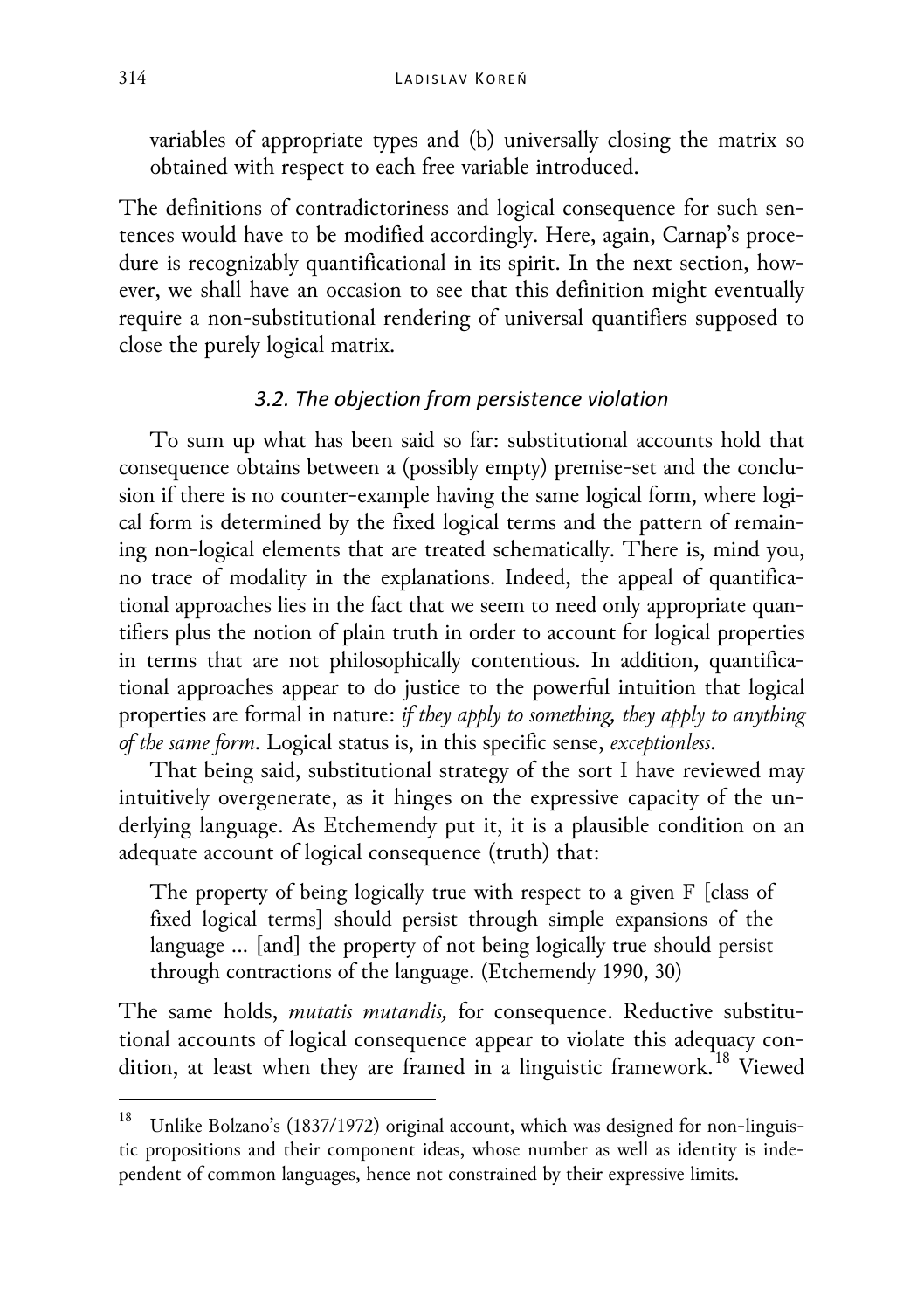from one direction, some arguments (sentences) in some language L can turn out valid (logically true) on the linguistic substitutional account, only because L does not have enough expressions to express a genuine counterexample – available in simple expressive expansions of L. From the opposite direction: some arguments (sentences) in L that are invalid (logically false) on the substitutional account, given that L has enough expressions to express a genuine counter-example, can become valid in its contractions (or sub-languages) lacking expressive resources to frame a counter-example.

Essentially this kind of objection was put forward by Tarski (1936) in his classic article on logical consequence. He says there that an adequate account of this notion should capture the following property called "the condition F":

X follows logically from K only if  $X'$  is true whenever every member of K' is true, where X', K' differ from X, K only by replacement of all constants except logical constants (cf. Tarski 1936, 415).

Tarski then rushes to point out that this is a sufficient condition of X following logically from K, only if the underlying language has sufficient resources to designate any (type-theoretic or set-theoretic) object its quantifiers range over. But he deems this idea patently absurd, if only because there are many more set-theoretic objects than there are linguistic expressions.

# *3.3. Tarski's interpretational account circa 1936*

Tarski's remedy was not to reject the basic idea behind the substitutional account but to improve on it so as to overcome the problem of persistence-violation. Like Bolzano, Russell or Carnap, he was arguably a supporter of a demodalized quantificational account of logical properties in terms of form, truth and generality. The challenge he faced was to find its proper formulation. Having argued that the F-condition is necessary but not yet sufficient for logical consequence, Tarski proposed what is nominally a model-theoretic account of logical consequence:

The sentence X follows logically from the sentences of the class K if and only if every model of the class K is also a model of the sentence X. (Tarski 1936, 417)

Familiar as this account sounds Tarskian models are non-standard by contemporary standards. First, the definition was designed for type-theoretic logical systems common in the 1930s. Second, the consequence rela-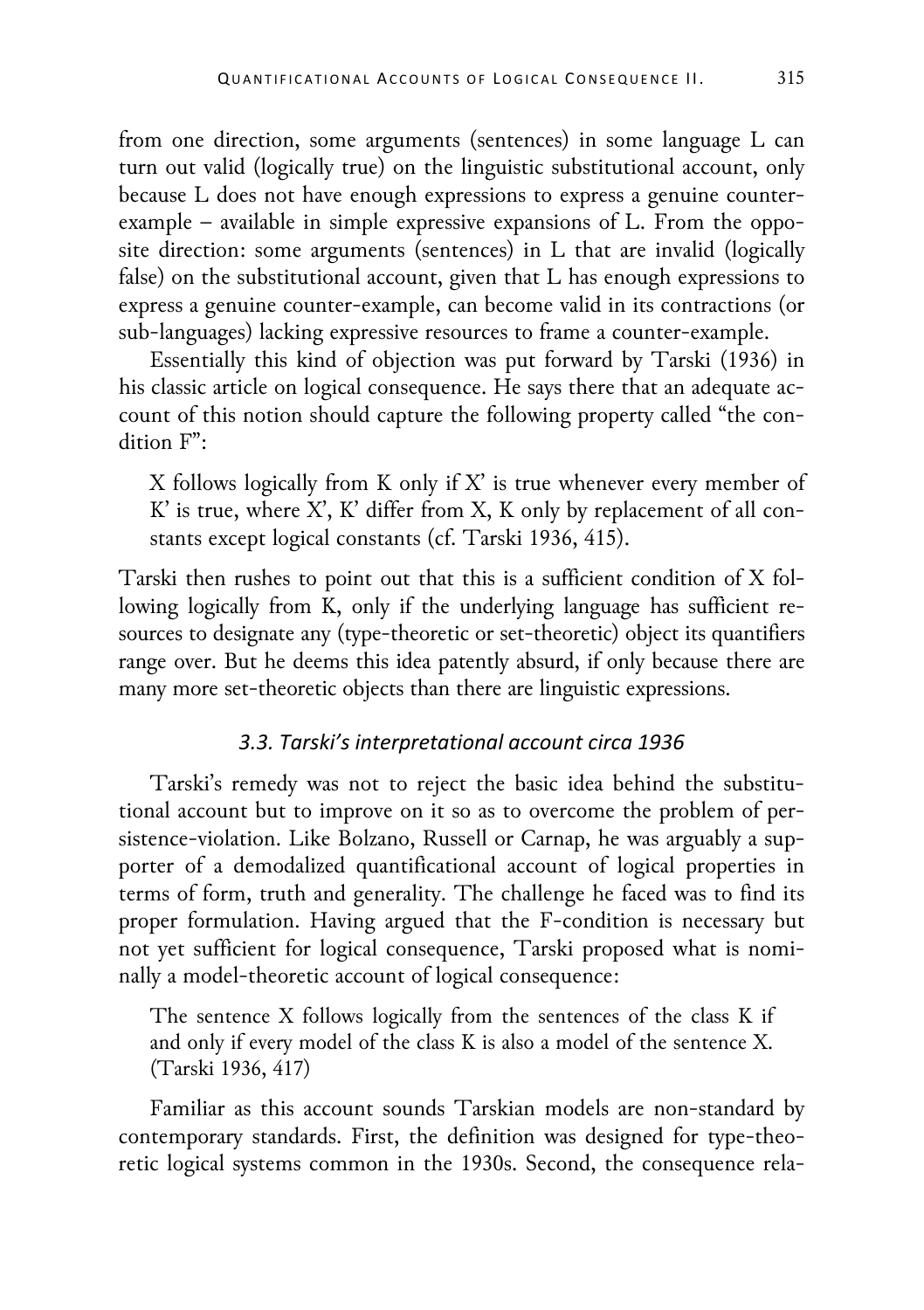tion is defined for fully interpreted sentences, but their models are defined by detour through sentential functions obtained by uniformly replacing all their non-logical constants (in all their occurrences) by variables of fitting logical types. Thus, according to Tarski, starting with the sentence X and the class of sentences K, what we obtain via such uniform replacements will be the sentential function  $X^*$  and the class of sentential functions  $K^*$ . Whatever sequence of set-theoretic objects (of types appropriate to free variables of  $X^*$ ) satisfies  $X^*$  is then called a model (or realization) of the sentence  $X$ .<sup>[19](#page-13-0)</sup> Much the same can be said, *mutatis mutandis*, of the relation between K and K\*: an arbitrary sequence of objects of fitting logical types that satisfies each sentential function in the class  $K^*$  is called a model of that class of sentences.

Tarski thereby arrived at a definition of consequence that is remarkably close to Carnap's account introduced in Section 2.4. And his procedure is clearly a variation on the simple quantificational theme, as it reduces logical consequence (and logical truth) to plain truth plus generality. The chief difference is the consistent switch from substitutions to semantic valuations: what we uniformly vary are not extra-logical expressions but their set-theoretic values. [20](#page-13-1)

It is worthy of comment that Carnap's account of logical notions for Language II could address the objection from persistence violation, owing to the fact that he was prepared to switch from substitutions to semantic values if need arises. This applies to his generalized definition of logical truth for Language II covering sentences with descriptive terms, in case one cannot reduce their analyticity just to analyticity of their substitutional variants but needs to quantify over semantic values proper. The need for this move was clearly pointed out to Carnap by Gödel in their correspondence on Carnap's early attempt to define analyticity (circa 1932), which was based on the substitutional reading of quantifiers. Gödel showed Carnap that his attempt was marred by circularity and proposed to fix the problem by treating second-order variables as raging over any property whatever defined over the individual domain (whether or not it can be

<span id="page-13-0"></span> <sup>19</sup> Tarski's account of models of sentential functions builds on his celebrated recursive definition of satisfaction of sentential functions by (infinite) sequences of appropriate objects, given in Tarski (1935).

<span id="page-13-1"></span>Also, unlike Carnap, Tarski does not presuppose the generic consequence-relation defined as a closure upon inference rules (including rules, such as the omega-rule, that are infinitary in character).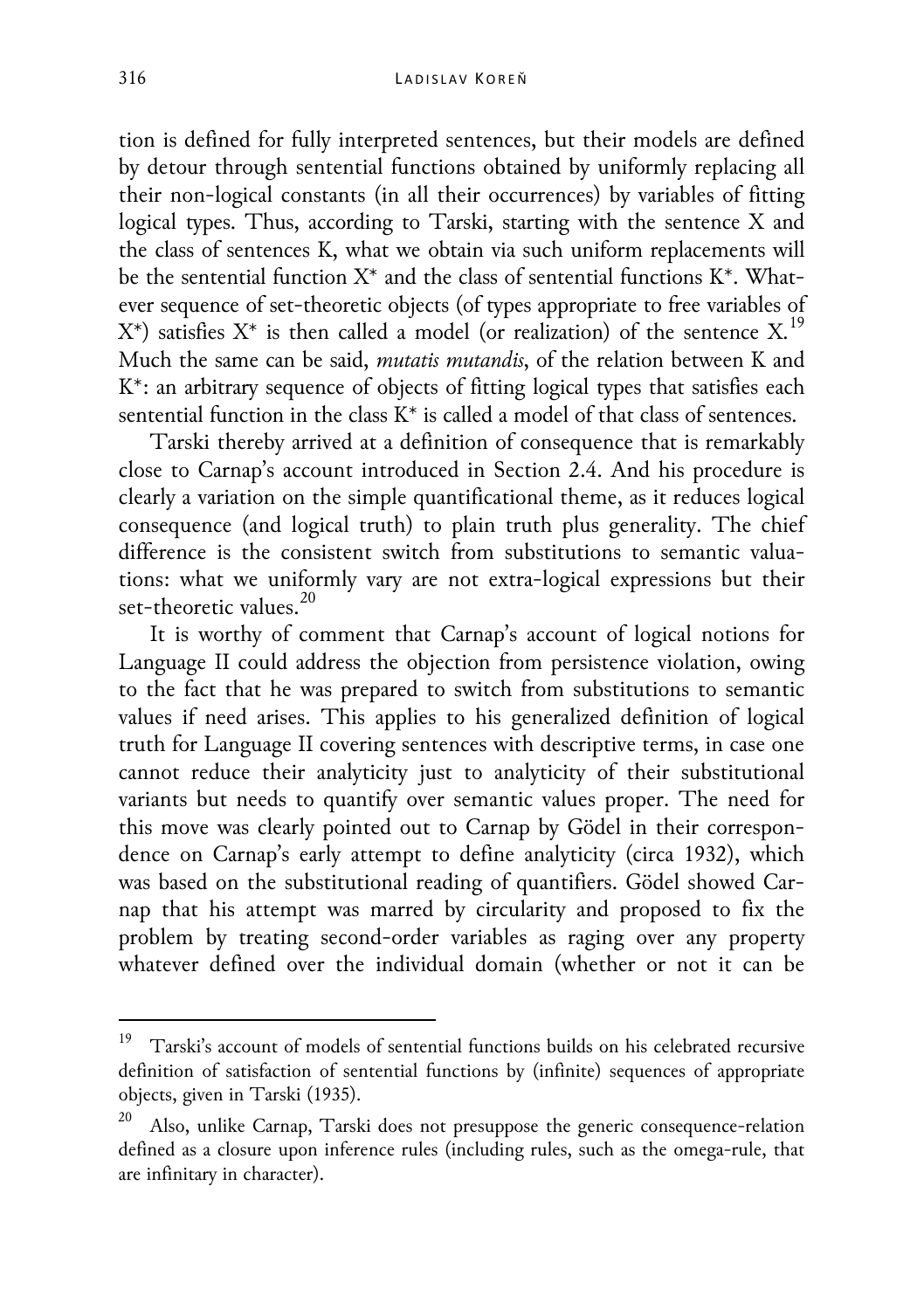named). Carnap incorporated this into his amended account in the *Logical Syntax*, where he stipulated the range of second-order variables to be the power set of the countable set of numerical expressions of Language II.<sup>[21](#page-14-0)</sup> Much like Tarski, Carnap could in this way transcend the problem of per-sistence violation.<sup>[22](#page-14-1)</sup>

# **4. One world is not enough: the objection from overgeneration due the fixed domain**

Russell, Carnap and arguably also Tarski in the 1930s all had the idea that quantifiers are logical terms that cannot be varied via substitutions or interpretations. This is built into their logic in that individual variables are determined to range over one fixed domain of all individuals.<sup>[23](#page-14-2)</sup> In fact, they all used to work with type-theoretic deductive frameworks devised to keep the spirit of the logicist reconstruction of the classical mathematics while avoiding Russell-type paradoxes.

<span id="page-14-0"></span><sup>&</sup>lt;sup>21</sup> Thus note that Language II, compared to Language I, is a very powerful formalism capable to embody a substantive amount of classical mathematical reasoning. With it Carnap embraced the idea of higher-order logic as a framework for mathematics. Now, while in the first-order fragment of Language II there are enough names (numerals) for every object in the domain of first-order quantifiers, the substitutional strategy is out of place with regard to higher-order fragments of Language II, as there are not enough names for every object in the intended domain of higher-order quantifiers (say for all properties/sets defined over the set of all individuals). See the discussion in Awodey – Carus (2007).

<span id="page-14-1"></span>Viz. the richness of objects to be found in the transfinite type-theoretic hierarchy – of which Language II is a part – that could be used in possible semantic valuations.

<span id="page-14-2"></span> $23$  Over this domain, then, domains for higher-order variables are defined, if the language is, as was then usual, type-theoretic. Whether Tarski (1936) propounded a fixed-domain or variable-domain conception of models is a vexed question. The fact is Tarski did not say there that different interpretations of sentential functions can be based on different domains. The discussion of this historical issue would take me too far afield. Let me just say that I think that Etchemendy (1990) is right that Tarski's account does not involve variable domains of interpretations. Consult Mancosu (2006; 2010), Bays (2002) or Corcoran – Sagüillo (2011) for more detailed arguments in favour of the view that Tarski held a sort of fixed-domain conception of models throughout 1930s, which are considerably more sensitive to the subtleties of Tarski's position in the historical context. Bays (2002), Mancosu (2006; 2010) and Schiemer – Reck (2013) also show that Tarski had resources that allowed him to simulate effects of domain-variation so that he could frame close enough versions of important metatheorems (such as completeness, etc.).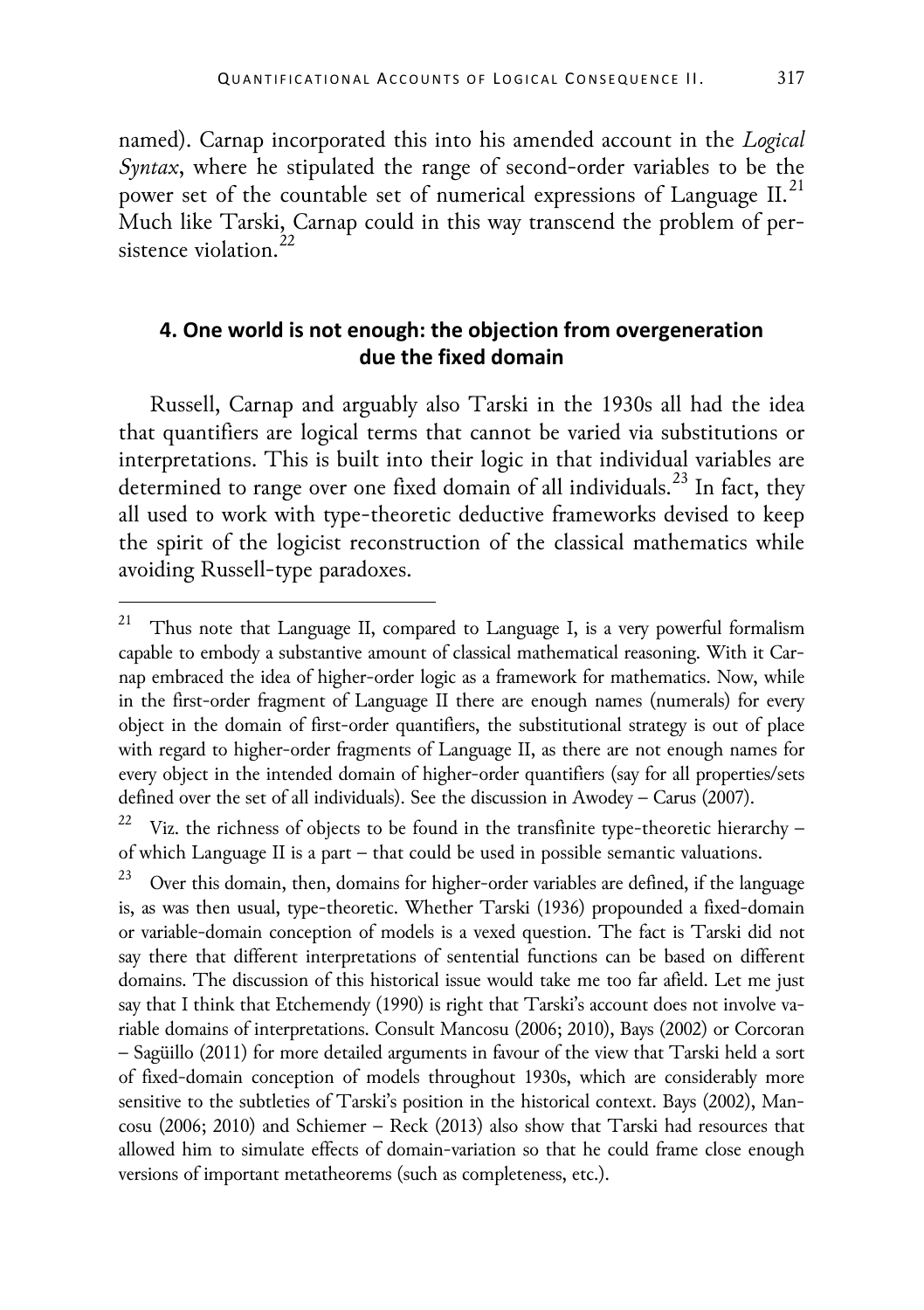The trouble with this view is that once the domain of quantification is fixed, logical properties would seem to depend on its size in a way that is intuitively problematic. A notorious example is the sentence  $\exists x \exists y \neg (x = y)$ , which is logically true, if the domain contains at least two things, but logically false, if it contains only one thing, because it does not contain any non-logical element to be varied. Accordingly, if the fixed domain contains two or more things, any inference that has this sentence as a conclusion is logically valid. Generally, an inference of the following type that contains only cardinality-sentences about the least number of existing things

$$
\exists x_1...\exists x_n[\neg(x_1 = x_2) \land ... \land \neg(x_1 = x_n) \land \neg(x_2 = x_3) \land ... \land \neg(x_2 = x_n) \land ... \land \neg(x_{n-1} = x_n)]
$$
  

$$
\exists x_1...\exists x_{n+1}[\neg(x_1 = x_2) \land ... \land \neg(x_1 = x_{n+1}) \land \neg(x_2 = x_3) \land ... \land \neg(x_2 = x_{n+1}) \land ... \land \neg(x_n = x_{n+1})]
$$

is logically valid or invalid depending on the size of the fixed domain. Thus, for  $n = 2$  and the fixed domain containing just two objects, the inference is invalid, since, in that case, the premise is true and the conclusion false. But if  $n = 2$  and the domain contains at least three things, the inference is valid, the premise and conclusion being both true.

What this consideration seems to show is that, on the assumption that the quantifier is a fixed term picking out the universe of all existing individuals (or a fixed portion of it), quantificational accounts make logical properties dependent on the extra-logical fact of how many things there are in the fixed domain.<sup>[24](#page-15-0)</sup> That is to say, any true cardinality sentence is logically true, and any false cardinality sentence is logically false, since there is nothing to be varied. Yet cardinality sentences, even if non-contingently true or false, do not seem to be true or false on purely logical grounds.<sup>[25](#page-15-1)</sup>

<span id="page-15-0"></span>With the possible exception that the domain is to be non-empty, though even this is over the heads of proponents of free logics. Already Russell (1919, 203, n. 1) was uneasy about this specific assumption, which was derivable from the axioms of *Principia Mathematica*.

<span id="page-15-1"></span>Such systems were based on an infinite individual domain, but this could hardly be otherwise, if the aim was to reconstruct the body of classical mathematics in them. This old-fashioned project is deemed *passé* today. Indeed, one tends to think that the axiom of infinity compromised it from the start. That said, it is to be noted that this was not the received view in the late 1920s and early 1930s. Thus Carnap and Tarski in the 1930s – both with sympathies to the general logicist idea – were prepared to treat (at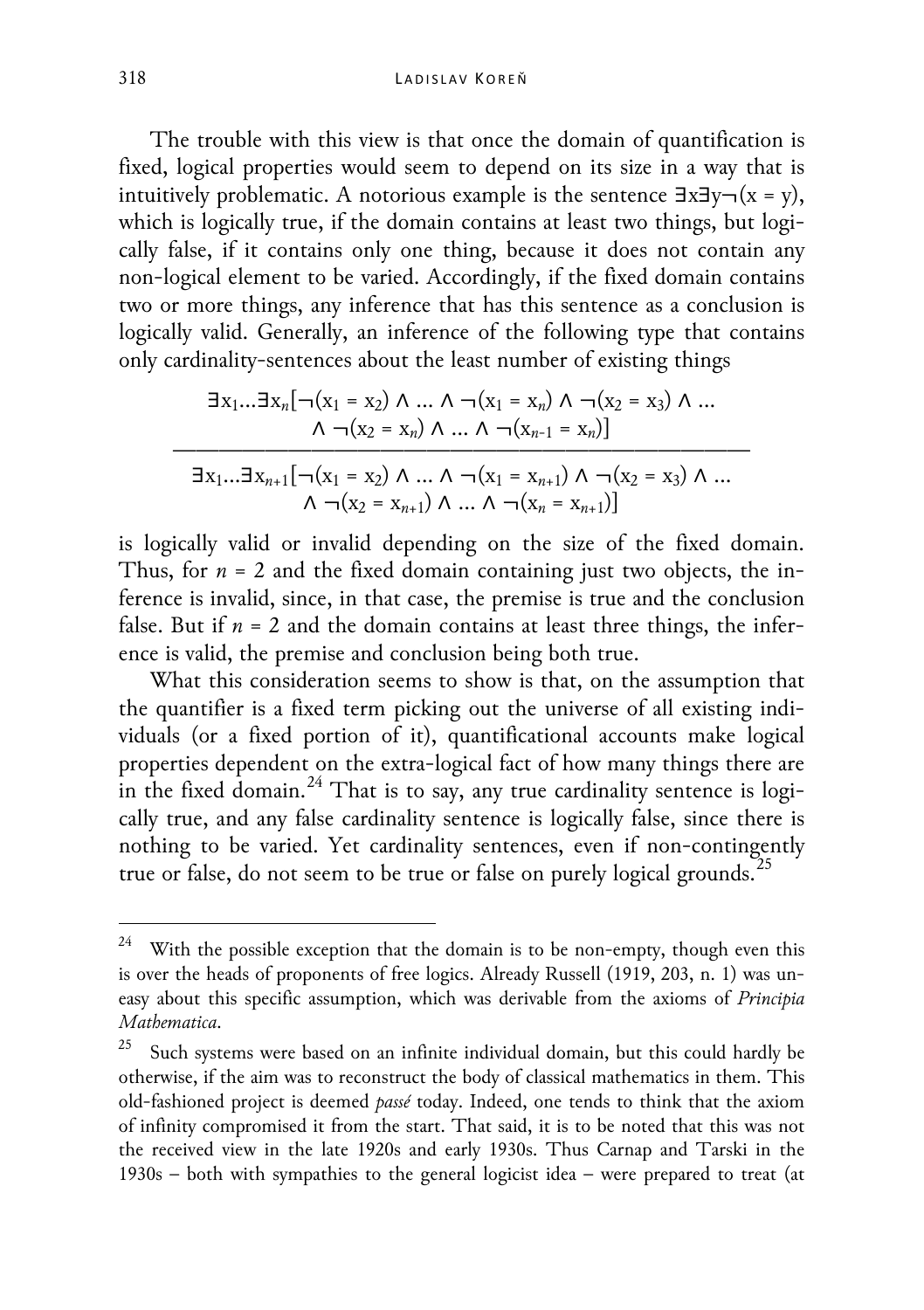This raises the following problem for all quantificational accounts discussed so far: it seems that logical properties should persist not just under contractions and expansions of the non-logical vocabulary, but also under possible contractions and expansions of the domain of quantification.

### **5. Quine's parsimonious approach: substitutional account vindicated?**

Quine (1970/1986) is the last proponent of the quantificational approach whose views merit our attention. Interestingly enough, he had a sort of response to both aforementioned overgeneration objections, based on his version of the substitutional approach.<sup>[26](#page-16-0)</sup> He restricted his substitutional account to languages regimented in the austere first-order idiom (lacking primitive identity-symbol, individual terms and function symbols), for which he distinguished five accounts of logical truth and consequence: in terms of *structure*, *substitutions*, *models*, *proof* and *grammar*. The first account states that *A* is a logically true sentence if it is true by virtue of its logical structure alone. Since *A*'s structure is revealed via replacing its predicates by schematic letters, Quine says that we can just as well define logical truth and consequence in the second way:<sup>[27](#page-16-1)</sup>

1

least sometimes) issues of cardinality as logical issues. So the discussion in this section is to be read in this light. Note, however, that Russell himself (1919, 202–203) viewed the axiom of infinity as problematic (along with the infamous axiom of reducibility) on the ground that it seems to be an extra-logical postulate. In his classic review of logicism Carnap (1931) had voiced a similar worry with respect to the traditional logicist program; yet, somewhat later, in Carnap (1937) he did not seem to be worried about assuming the axiom of infinity (pursuing already his quasi-syntactic and pluralist approach to logic without any clear-cut boundary between logic and mathematics).

<span id="page-16-0"></span><sup>26</sup> See Quine (1970/1986, 53-56). Compare also Quine (1950/1982, Ch. XIII). Quine mentions that the completeness theorem shows that, in case of first-order languages, logical truth and consequence can be adequately (extensionally correctly) approached in terms of proof and provability. But he does not prefer the proof-theoretic approach, on the ground that, unlike the general substitutional approach, it is arbitrary to the extent it depends on the choice of this or that proof-system.

<span id="page-16-1"></span><sup>&</sup>lt;sup>27</sup> See Quine (1970/1986, Ch. 4). Simple open sentences play in Quine's regimented language the role of terms in Bolzano's unregimented language. Further measures are to be taken to avoid possible collision of variables. For a discussion see McKeon (2004).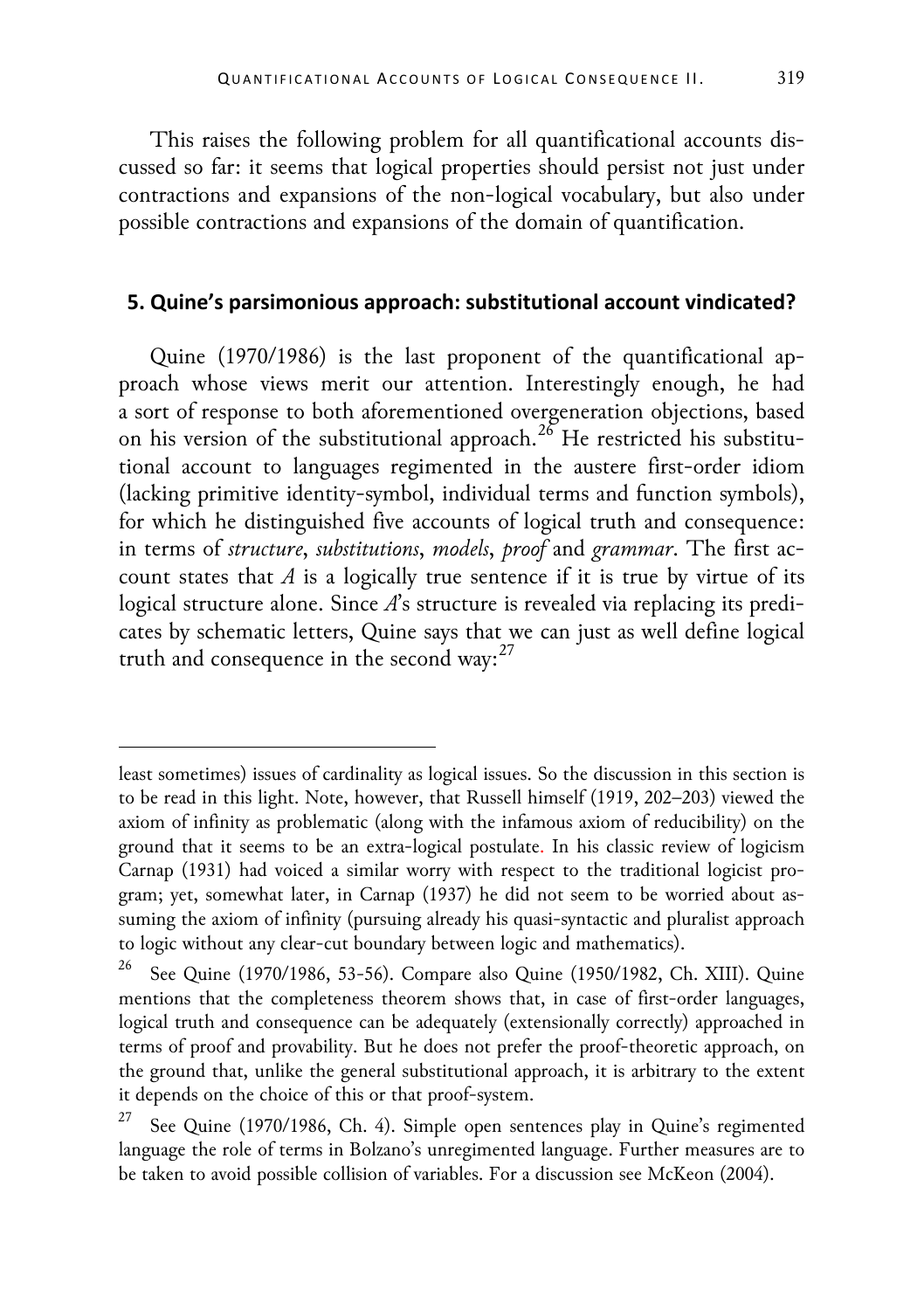- (i) *A\** is a logically valid schema iff all its instances obtained via admissible substitutions – of (open) sentences for its simple sentential schemata – turn out to be true sentences.
- (ii) *A* is a logically true sentence iff it is such an instance of some logically valid schema *A\**.
- (iii) *B* follows logically from  $A_1$ , ...,  $A_n$  iff "If  $A_1$  and ... and  $A_n$ , then  $B$ " is a logically true sentence.

The third account, which is Quine's version of the model-theoretic account in terms of set-theoretic interpretations of non-logical elements over varying domains, goes roughly like this (cf. Quine 1970/1986, 51-52):

- (i) Open sentence *S*(*A\**) is a set-theoretic analogue of the schema *A\** iff *S*(*A*\*) is obtained by uniformly replacing every simple sentential schema of the type  $P(x_1,...,x_n)$  that occurs in  $A^*$  by a corresponding set-theoretic construction of the type  $(x_1,...,x_n) \in \gamma$ ,  $\gamma$  being a variable ranging over sets.
- (ii) Model-sequence  $M = (D, \alpha, \beta,...)$  of (*n*-dimensional) sets defined over the domain-set *D* satisfies the set-theoretic analogue  $S(A^*)$  iff  $S(A^*)$  comes out true when *D* is assigned as the range of its individual variables and the sets  $\alpha$ ,  $\beta$ ,... are assigned (in the requisite order) to the set-variables occurring in *S*(*A*\*).
- (iii) Model-sequence  $M = (D, \alpha, \beta,...)$  satisfies the schema  $A^*$  iff M satisfies its set-theoretic analogue *S*(*A*\*).
- (iv) *A\** is a logically valid schema iff every model-sequence *M* satisfies *A\**.

The clauses for logical truth and consequence may then remain the same as in the previous account.

Once we have the two accounts in place, the objection from persistence-violation can be reformulated: due to a lack of expressive power on the part of the object-language it might happen that the first account would count some sentences as logically true (having no substitutional counter-examples to them) that have set-theoretic counter-models. This, Quine admits, holds for expressively impoverished regimented languages. However, he has an argument that in the case of a canonical first-order language expressively adequate to elementary arithmetic there is no shortage of substitutional counter-examples *vis-à-vis* set-theoretic countermodels. So his substitutional account of logical truth does not overgenerate with respect to the account of logical truth spelled out in terms of settheoretic interpretations.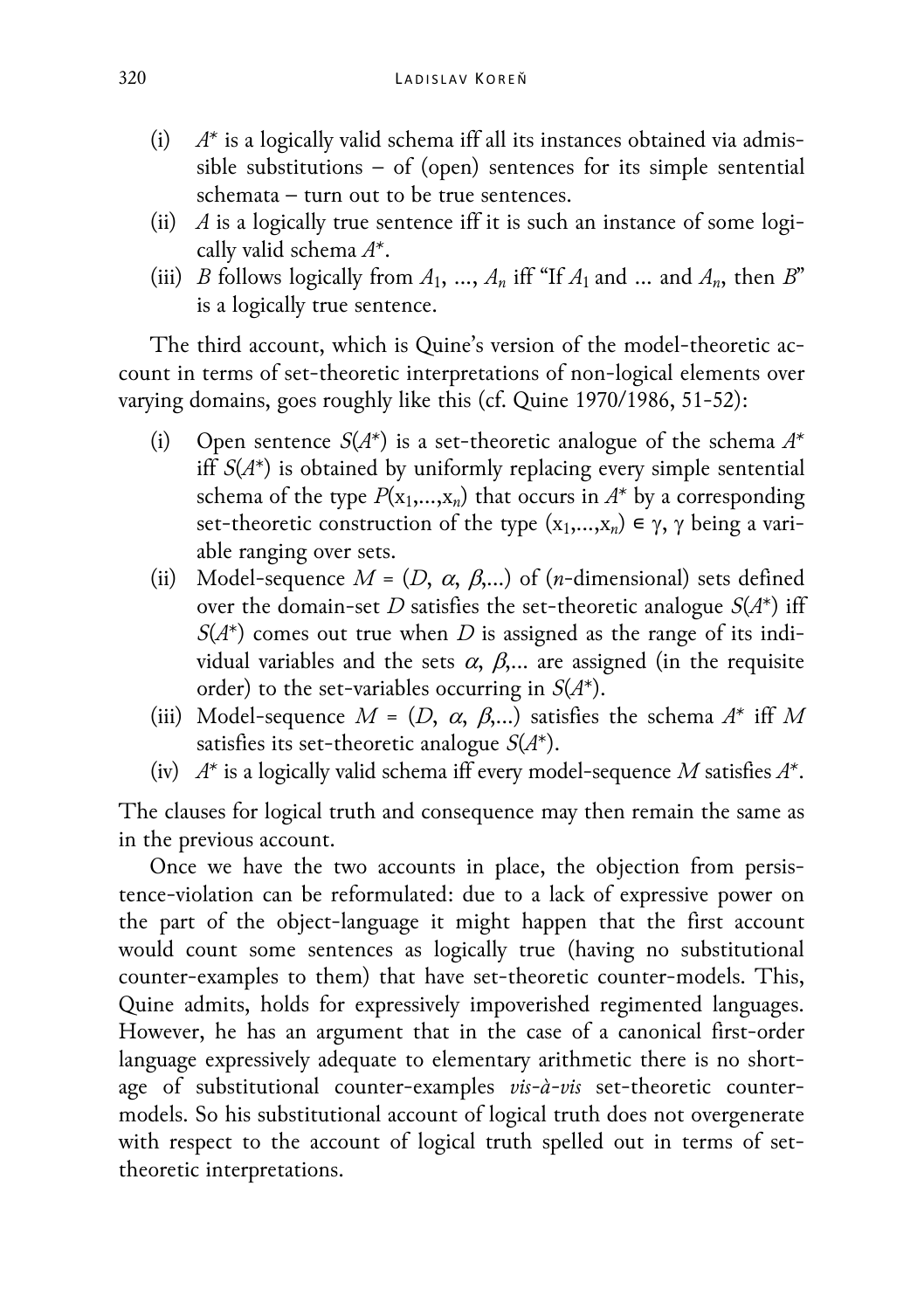What he set out to show is that the following equivalence holds for an arbitrary first-order schema S:

S is true under all admissible substitutions iff no admissible set-theoretic interpretation is a counter-model of S.

He notes that the right-to-left direction of the equivalence

If no admissible set-theoretic interpretation is a counter-model of S, then S is true under all admissible substitutions

holds due to a version of Gödel's completeness theorem for first-order logic (see Gödel 1930). The theorem states that every S that is true under all admissible set-theoretic interpretations (so has no counter-model) can be derived in a visibly sound first-order proof-system such that every provable schema is assured to have only true substitution-instances. Quine's argument for the left-to-right direction

If S is true under all admissible substitutions, then no admissible settheoretic interpretation is a counter-model of S

draws on two crucial meta-theorems. Let us first reformulate this conditional equivalently as follows:

If some admissible set-theoretic interpretation is a counter-model of S, then S is false under some admissible substitution.

According to the Löwenheim-Skolem fundamental theorem, if a firstorder schema has a model (counter-model) at all, it has a countable model (counter-model) in the domain of positive integers. So what we have to substantiate is this:

If S has a countable counter-model in the domain of positive integers, then S is false under some admissible substitution.

Quine points out that Hilbert and Bernays showed that countable models or counter-models can be expressed by elementary number-theoretic opensentences (available, recall, in Quine's preferred language – see Hilbert – Bernays 1934). Such open-sentences are exactly what one would need to frame falsifying substitution-instances of S if S had a countable countermodel. So we have:

If S has a countable counter-model in the domain of positive integers, then S is false under some admissible substitution of open-sentences of elementary number theory.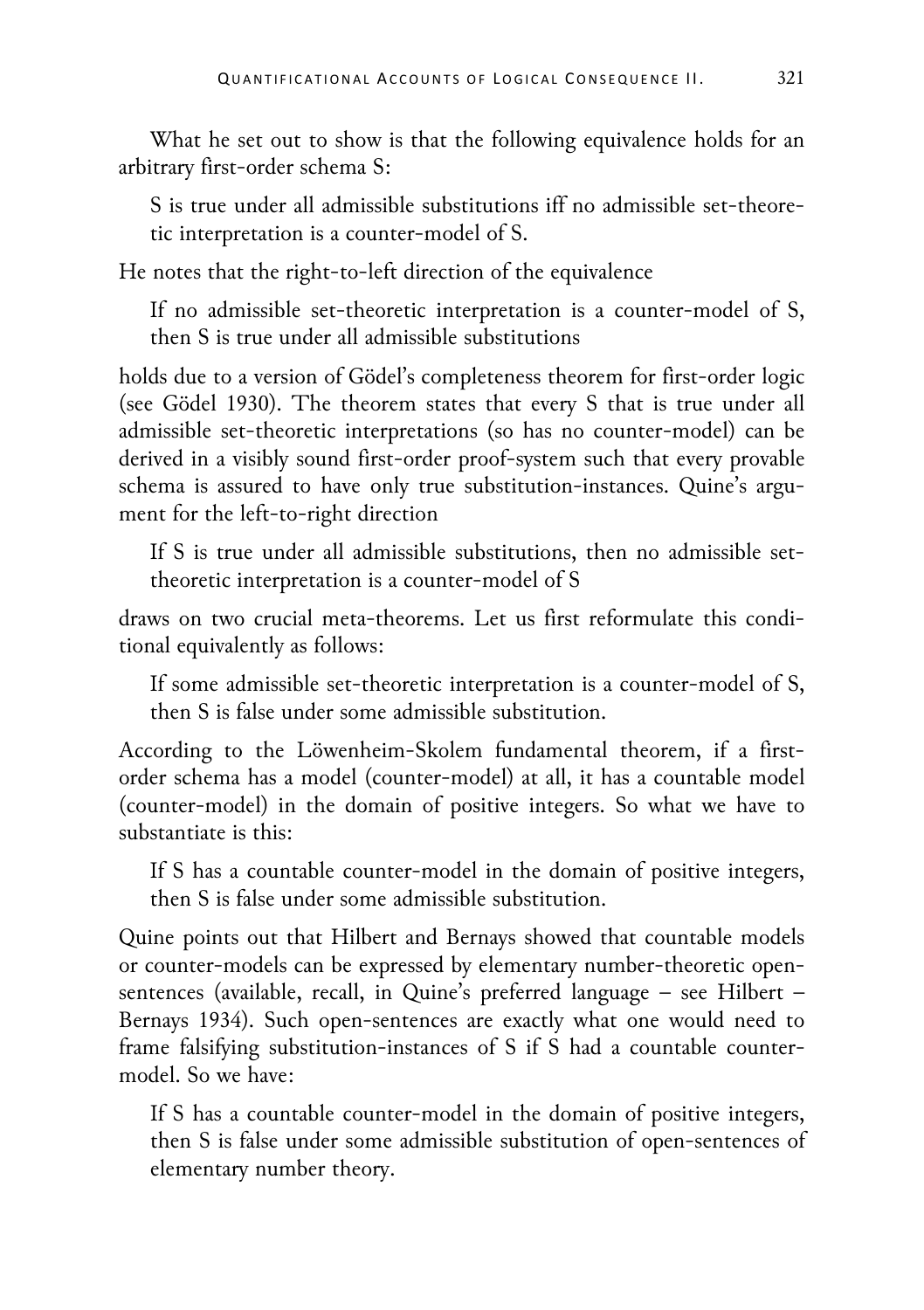Put all this together by chaining of implications and you have proved the left-to-right direction of Quine's equivalence.<sup>[28](#page-19-0)</sup>

Incidentally, Quine also had a response to the second overgeneration objection, though he did not formulate it explicitly himself.[29](#page-19-1) The clue lies in the fact that he did not treat the identity sign "=" as a primitive logical symbol of his canonical language (as is usual in first-order languages with identity) but as a defined symbol that expresses *indiscernibility with respect to all n-adic predicates* of the object-language. Consequently, sentences containing only quantified individual variables, sentential connectives and '=' are purely logical only by appearance, that is, until we replace the defined identity sign '=' with its definiens involving descriptive *n*-adic predicates of the object-language.<sup>[30](#page-19-2)</sup> Once so expanded, it can be shown that cardinality sentences like  $\exists x \exists y \neg (x = y)$  admit of substitutional counter-examples.<sup>[31](#page-19-3)</sup> In this way, Quine could sustain his contention that, for a sufficiently expressive first-order language at least, his parsimonious substitutional account is all one needs.

Quine's vindication of his substitutional account raises a couple of questions. First, one could worry that his proposal makes logical properties dependent on substantive matters alien to logic, for an elementary number theory is needed to provide an adequate theory of sentences (finite strings) and substitutions, which is in turn equivalent to the theory of finite sets. I doubt, though, that this worry would have bothered Quine. Granted, his explication of logical properties brings in its own ontological commitments. But this is as it should be, by Quine's lights, because any theoretical ac-

<span id="page-19-0"></span>However, Boolos (1975, 52-53) argues that Quine's argument is correct for logical truth but, for logical consequence, his proof of extensional adequacy goes through only if the-premise set of an argument is finite (or at least arithmetically definable).

<span id="page-19-1"></span><sup>&</sup>lt;sup>29</sup> Shapiro (2000, 339) suggests this Quinean way out and McKeon (2004) details it.

<span id="page-19-2"></span><sup>&</sup>lt;sup>30</sup> Quine (1970/1986, 63) calls this procedure "exhaustion of combinations".

<span id="page-19-3"></span> $31$  That said, Quine also argues that the basic laws of reflexivity, transitivity and symmetry of identity are logical truths in his substitutional sense, even though "=" is a defined binary predicate. Cf. Quine (1970/1986, 63-64). McKeon (2004) discusses some technical problems with Quine's idiosyncratic treatment of identity. Perhaps the most important philosophical point that many commentators have mentioned is that Quine makes identity of individuals relative on a richness of languages, since what is indiscernible with respect to all non-logical *n*-place predicates of one language, may well be distinguishable with respect to all non-logical predicates of a richer language. And that sounds counter-intuitive: Quine's '=' does not express identity after all.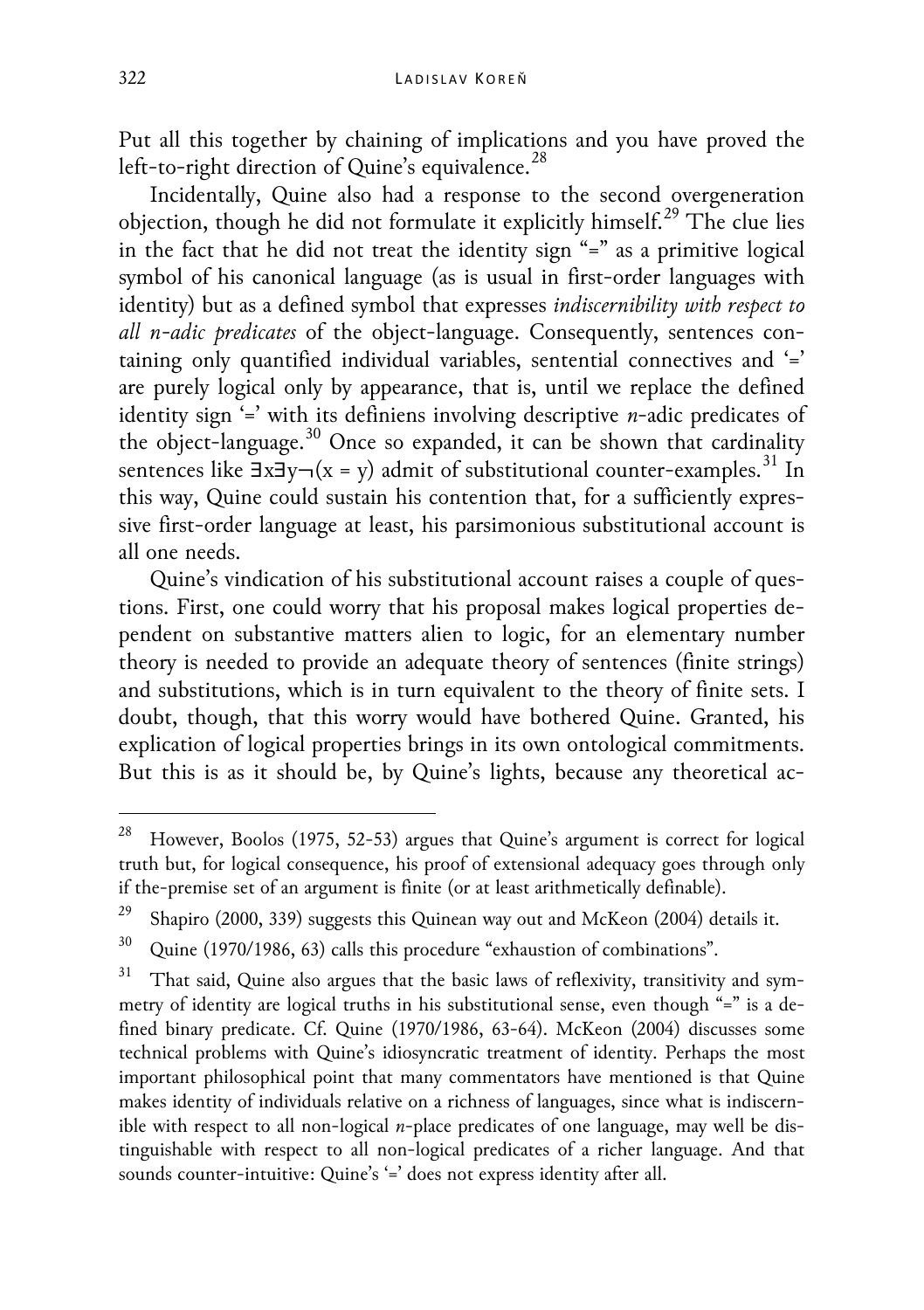count (the model-theoretic included) is bound to make some ontological commitments. And Quine is quick to remind us that the ontological costs of his substitutional approach are modest compared to the rival modeltheoretic account formulated in terms of varying set-theoretical valuations (including varying domains of such valuations):

[...] it renders the notions of validity and logical truth independent of all but a modest bit of set theory; independent of higher flights. (Quine 1970/1986, 56)<sup>[32](#page-20-0)</sup>

Second, and more importantly, Quine's vindication of the substitutional account relies on fundamental meta-results for first-order predicate logic and it does not therefore carry over to languages regimented in higher-order predicate calculi. This would not have bothered Quine, who contended – partly on independent grounds – that second-order predicate calculus is a set theory in sheep's clothing, and hence no pure logic (see Quine 1970/1986, 66). Still, if one does not feel comfortable with Quine's fairly restrictive view of the realm of pure logic, one would have to seek another idea.

#### **6. Conclusion**

Where does this leave us? In light of the discussion so far, two reasonable desiderata on plausible accounts of logical properties have emerged that can be spelled out as follows:

- (1) logical properties of (sets of) sentences had better persist under subtractions and expansions of the non-logical vocabulary;
- (2) they should also persist no matter what sequence of values of appropriate types we assign to their non-logical elements – whatever possible domain of application those values may come from.

<span id="page-20-0"></span>Note that Quine's strategy of assuring extensional adequacy of his substitutional account already assumes that the first-order object-language is rich enough to embed elementary number theory. A related complaint could then be that, unlike the modeltheoretic account assuming domain-variation, Quine's account makes logical properties dependent on the immanent ontological assumptions of the object-language itself. Quine, I guess, could retort that even the model-theoretic rival account makes some (indeed, much heavier) assumptions, albeit at the meta-level.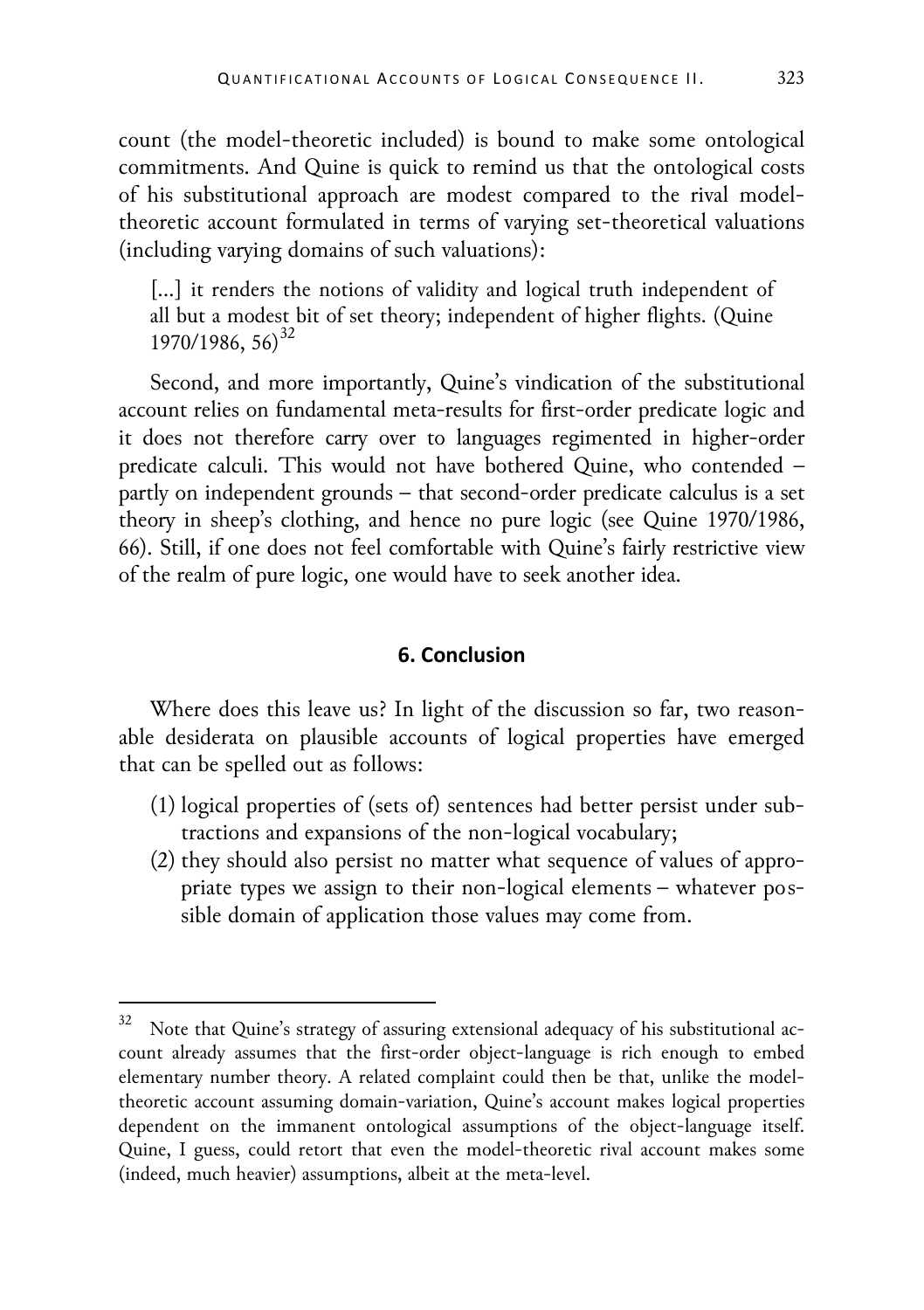Only in this way, one might argue, could we hope to do justice to the intuition that logical validities as well as truths are topic-neutral and hence should not depend on substantial assumptions, be they empirical or mathematical. The problem is that the quantificational strategies fail to meet one or both of those desiderata.

When we set aside the objection from overgeneration due to the persistence violation as something that interpretational accounts eventually allow us to overcome, the real source of trouble seems to lie in the fact that all quantificational accounts so far reviewed treat quantifiers in a misguided way: viz. as rigidly ranging over one fixed domain, irrespectively, as it were, of the context of application. This, then, prevents them from doing justice to the intuition that specifically logical consequences and truths – conceived of as formal and topic-neutral in nature – are sensitive to the logicosemantic profile of sentences but insensitive to the specific contents associated with their descriptive vocabulary (if any) or specific domains they may be applied to.

That we can do better than this is the idea driving the standard modeltheoretic account of logical consequence and related notions, which explicitly allows domains to vary across admissible semantic interpretations of language. I would eventually argue that this is the most promising quantificational approach on the market, not least because it provides formally rigorous explications of logical properties – relative to a principled account of the semantic behaviour of certain traditionally distinguished logical constants – that make room for fruitful metatheoretical comparisons between the semantic and the deductive side of logic.

This is a delicate issue – and one that has provoked much controversy recently – that deserves a separate discussion, because a mutated version of Wittgenstein`s principal challenge to Russell`s account is in a way still with us. Thus, if logical relations and properties are to be construed as formal and topic-neutral, it would seem that they should not be contingent on substantial truths. Yet even the model-theoretic approach appears to make them contingent on substantive matters, this time in the form of specific background set-theoretic assumptions.

This and closely related issues – such as what, in general, we can reasonably expect from fruitful meta-theoretical explications of central logical notions such as consequence – will be addressed in the concluding part of my explorations of the quantificational tradition.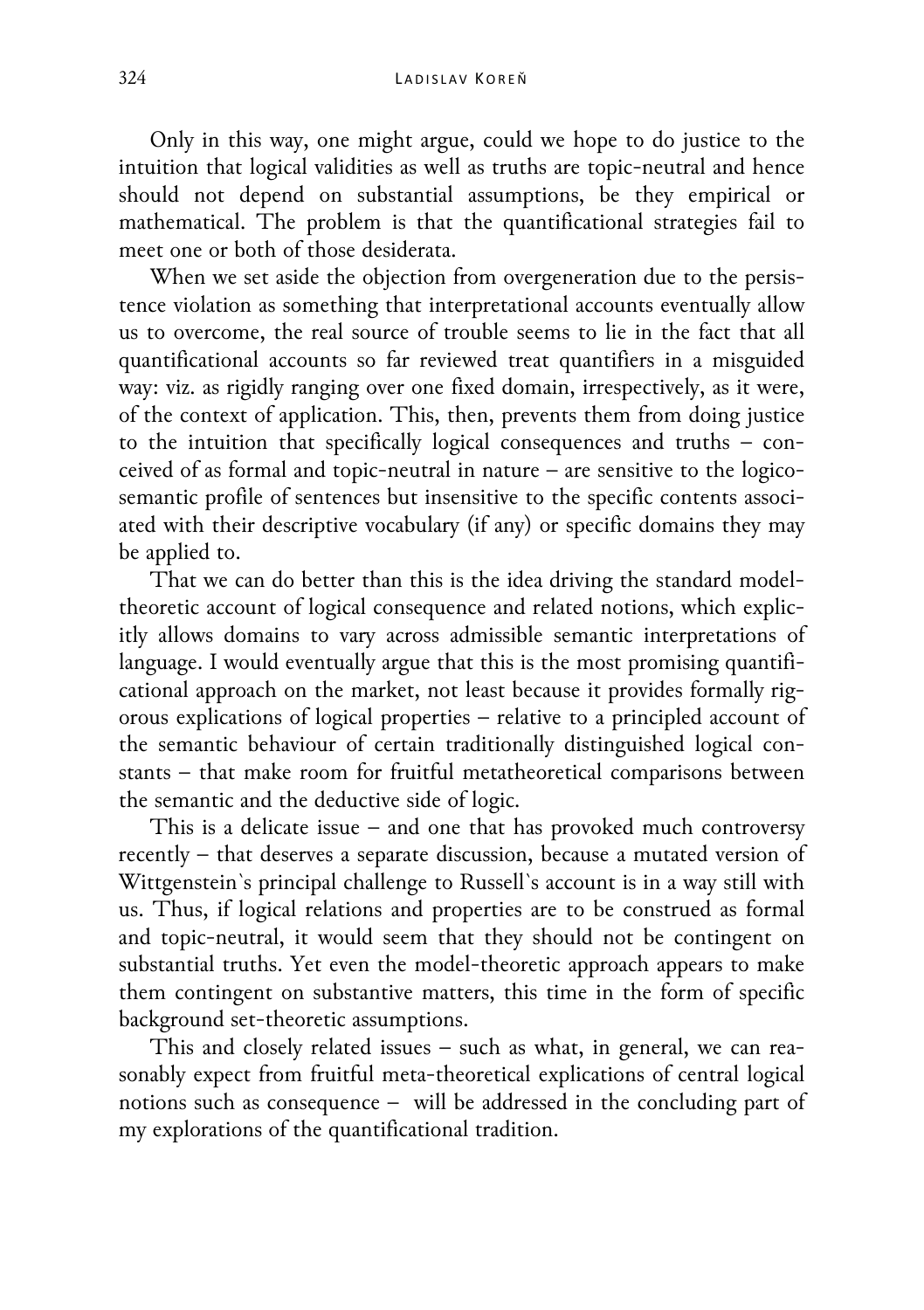#### Acknowledgments

I am grateful to Jaroslav Peregrin, Karel Procházka and James Edwards for corrections and instructive comments on earlier drafts of the article.

#### References

- AWODEY, S. CARUS, A.W. (2007): Carnap's Dream: Gödel, Wittgenstein, and *Logical Syntax*. *Synthese* 159, No. 1, 23-45.
- BAYS, T. (2002): Tarski on Models. *Journal of Symbolic Logic* 66, No. 4, 1701-1726.

BOLZANO, B. (1837/1972): *Theory of Science*. Translated and edited by R. George. Oxford: Basil Blackwell. Translation of selected parts of *Wissenschaftslehre. Versuch einer ausführlichen und grösstentheils neuen Darstellung der Logik mit steter Rücksicht auf deren bisherige Bearbeiter*. 4 Vols. Sulzbach: J. E. v. Seidel.

BOOLOS, G. (1975): On Second-Order Logic. *Journal of Philosophy* 72, 509-527. Reprinted in: Boolos, G. (1998): *Logic, Logic, and Logic*. Harvard: Harvard University Press, 37-54.

CARNAP, R. (1931): Die logizistische Grundlegung der Mathematik. *Erkenntnis* 2, 91-105.

CARNAP, R. (1937): *Logical Syntax of Language*. London: Kegan Paul.

COFFA, J.A. (1991): *The Semantic Tradition from Kant to Carnap*. Cambridge: Cambridge University Press.

CORCORAN, J. (1973): Meanings of Implication. *Dialogos* 9, 59-76.

CORCORAN, J. – SAGÜILLO, J.M. (2011): The Absence of Multiple Universes of Discourse in the 1936 Tarski Consequence-Definition Paper. *History and Philosophy of Logic* 32, No. 4, 359-374.

- CREATH, R. (1998): Carnap's Move to Semantics: Gains and Losses. *Vienna Circle Institute Yearbook* 6, 65-76.
- DE ROUILHAN, P. (2009): Carnap on Logical Consequence for Languages I and II. In: Wagner, P. (ed.): *Carnap's Logical Syntax*. Palgrave MacMillan.
- ETCHEMENDY, J. (1990): *The Concept of Logical Consequence*. Cambridge (Mass.): Harvard University Press.
- GÖDEL, K. (1930): Die Vollständigkeit der Axiome des logischen Funktionenkalküls. *Monatshefte für Mathematik und Physik*. English translation in: Gödel, K. (1986): *Collected Works*. *Vol. I. Publications 1929 – 1936*. Feferman et al. (eds.), Oxford: Oxford University Press, Oxford, 102-123.
- GÖDEL, K. (1931): Über formal unentscheidbare Sätze der Principia Mathematica undverwandter Systeme I. *Monatshefte für Mathematik und Physik* 38, 173-198. English translation in: Gödel, K. (1986): *Collected Works*. *Vol. I. Publications 1929 – 1936*. Feferman, S. et al. (eds.), Oxford: Oxford University Press, Oxford, 144-195.
- HILBERT, D. BERNAYS, P. (1934): *Grundlagen der Mathematik*. Vol II. Berlin: Springer.
- KOREŇ, L. (2014): Quantificational Accounts of Logical Consequence I: From Aristotle to Bolzano. *Organon F* 21, No. 2, 22-44.